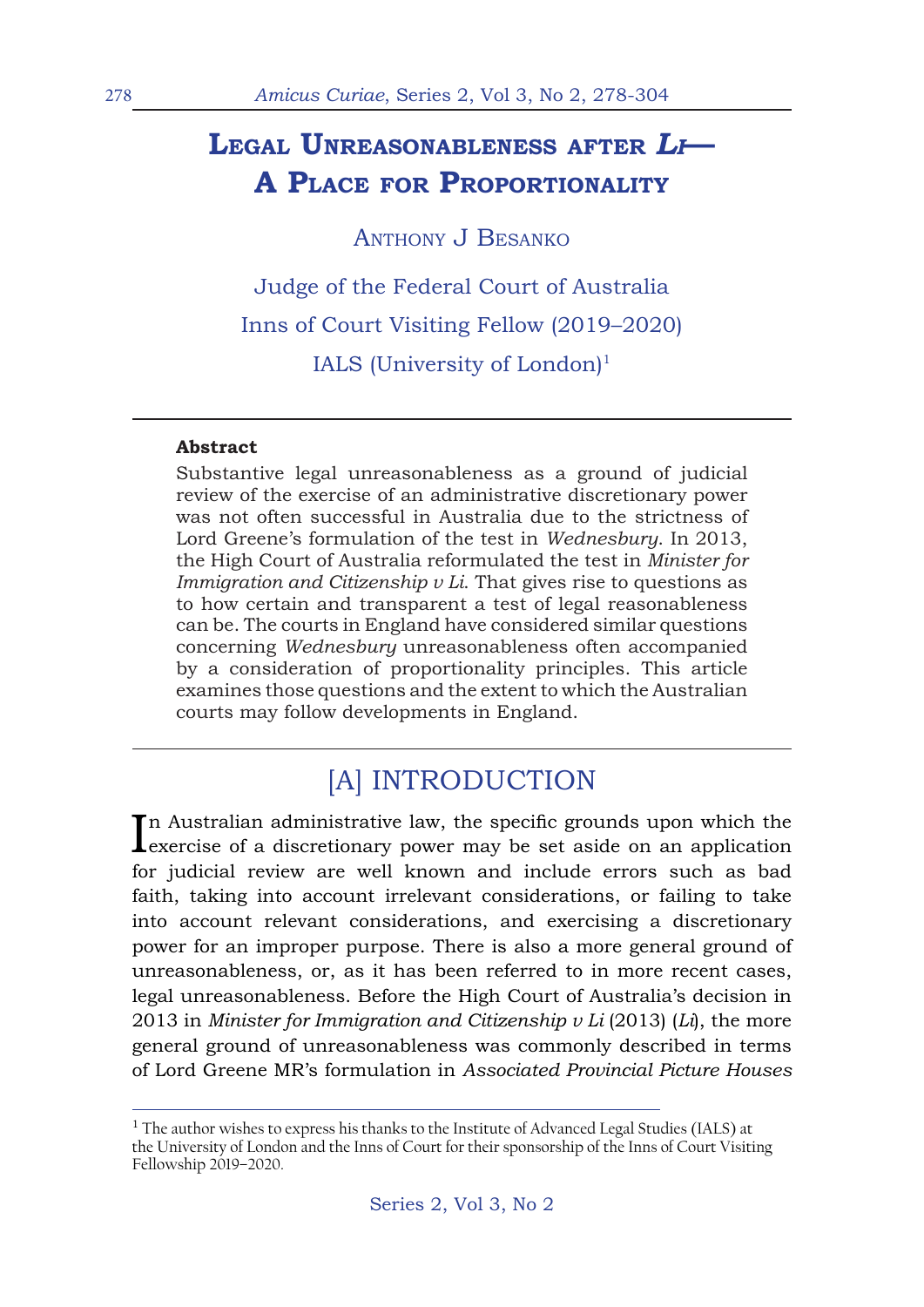*Ltd v Wednesbury Corporation* (1948) (*Wednesbury*): an exercise of an administrative discretionary power is legally unreasonable if it results in a decision that is so unreasonable that no reasonable person could ever have come to it. Although this formulation was strongly criticized from time to time for its circularity and vagueness, it held its position firmly as the test of legal unreasonableness, not involving one of the specific errors, until 2013. As noted by Professor Paul Craig (Craig 2021: paragraph 21- 007), Lord Greene used unreasonableness in two senses, that is, first as an 'umbrella' term to describe all the errors comprising jurisdictional error in the case of the exercise of an administrative discretionary power, and secondly, giving unreasonableness a 'substantive' meaning in its own right.

This article is addressed to the substantive meaning of unreasonableness as a ground of judicial review. In *Li*, the High Court said that Lord Greene's formulation was open to the interpretation that it is limited to what is, in effect, an irrational, if not, bizarre decision. The court also said that Lord Greene's judgment in *Wednesbury* should not be taken to have limited unreasonableness in that way, but it is not necessary for me to examine that proposition. The court said that the legal standard of unreasonableness was not limited to the irrational, if not, bizarre decision (*Li* 2013: 68 per Hayne J, Kiefel J (as her Honour then was) and Bell J). This represented an expansion of the ground of legal unreasonableness in the case of the exercise of an administrative discretionary power or, at least, in the understanding of many administrative lawyers in this country as to the scope of the ground.

One purpose of this article is to identify, as far as possible, the matters which, since *Li*, determine the standard of legal unreasonableness in the case of the exercise of an administrative discretionary power. Another purpose is to consider whether a form of proportionality analysis may be fit for the purpose of determining legal unreasonableness in all cases involving the exercise of an administrative discretionary power or, at least, in some cases. Notions of proportionality inform legal principle in many areas of law, but the test of proportionality may, depending on the context, vary from a highly structured test involving a number of steps to a simple more general test. If a proportionality analysis is useful in determining legal unreasonableness, it is necessary to consider what form the analysis should take.

*Wednesbury* unreasonableness and the proportionality principle are important doctrines in administrative law in England and have been the subject of considerable analysis and development in recent cases,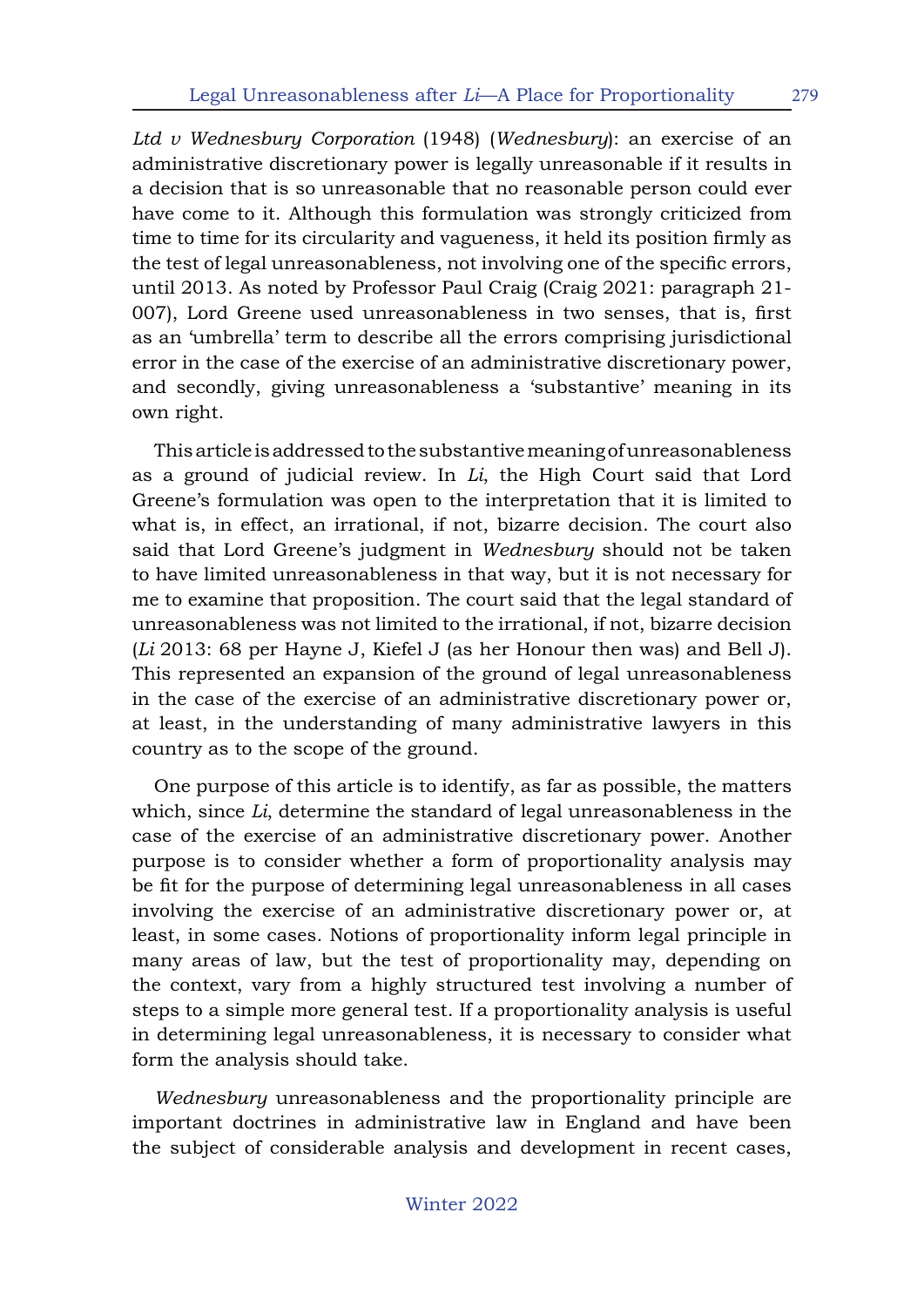including argument at the highest level that the proportionality principle should replace *Wednesbury* unreasonableness. I will examine those developments with a view to commenting on the extent to which they might be adopted in this country.

## [B] THE AUTHORITIES BEFORE *LI*

There is very early authority for the proposition that an apparently unconfined discretion cannot be exercised in an arbitrary or capricious way.

In *Rooke's Case* (1597), the Commissioners of Sewers had imposed taxes on landowners adjoining the River Thames. The issue raised was whether the Commissioners were justified in imposing taxes on some landowners, but not others whose lands were equally subject to flooding. The court said (citations omitted):

and notwithstanding the words of the commission give authority to the commissioners to do according to their discretions, yet their proceedings ought to be limited and bound with the rule of reason and law. For discretion is a science or understanding to discern between falsity and truth, between wrong and right, between shadows and substance, between equity and colourable glosses and pretences, and not to do according to their wills and private affections;

In the often-cited case of *Sharpe v Wakefield* (1891), the House of Lords considered the breadth of the discretion entrusted to Licensing Justices to grant a licence by way of renewal for the sale of intoxicating liquors. In addressing the discretion reposed in the Licensing Justices, Lord Halsbury LC said (citation omitted):

An extensive power is confided to the justices in their capacity as justices to be exercised judicially; and 'discretion' means when it is said that something is to be done within the discretion of the authorities that that something is to be done according to the rules of reason and justice, not according to private opinion: Rooke's Case; according to law, and not humour. It is to be, not arbitrary, vague, and fanciful, but legal and regular (*Sharpe v Wakefield* 1891: 179).

In an early decision of the High Court of Australia, the court considered the breadth of the discretion given to a local government authority to register and grant a certificate of registration to an occupier of ground to conduct public amusement and entertainment on that ground (*Randall v Northcote Town Council* 1910). Griffith CJ referred to Lord Halsbury LC's observations in *Sharpe v Wakefield* (1891: 105-106). Isaacs J (as his Honour then was) said: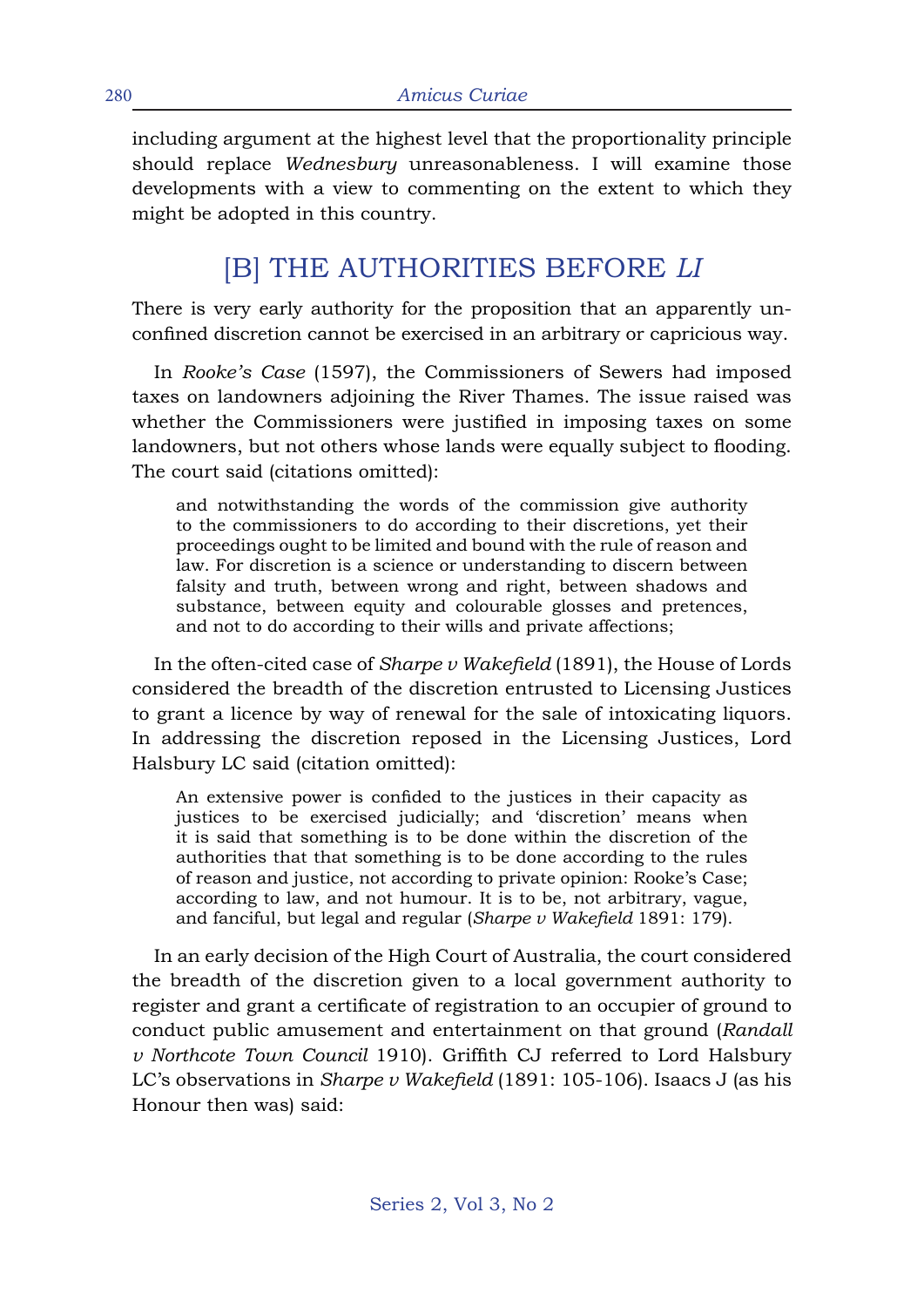To justify interference I am of opinion that the reasons actuating the Council must be such that no reasonable men could honestly view them as coming within the wide, indefinite and elastic limits of the powers of local self-government as conferred by Parliament (*Randall v Northcote Town Council* 1910: 118).

A formulation of legal unreasonableness akin to Lord Greene's formulation was applied by the High Court in the case of a municipal council levying a local rate for the execution of work or service under local government legislation (*Parramatta City Council v Pestell* 1972: 327 per Gibbs J (as his Honour then was)), the determination of the price of bread by the Prices Commission under statute (*Bread Manufacturers of New South Wales v Evans* 1981: 420 per Gibbs CJ), and the exercise of jurisdiction by the Conciliation and Arbitration Commission under the Conciliation and Arbitration Act 1904 (Cth) (*R v Moore; Ex parte Cooperative Bulk Handling Ltd* 1982: 222).

In M*inister for Aboriginal Affairs v Peko-Wallsend Ltd* (1986) (*Peko-Wallsend*), Mason J (as his Honour then was) said that Lord Greene's formulation of legal unreasonableness had been embraced in both Australia and England. His Honour noted that Lord Greene's formulation had been adopted by the legislature in the Administrative Decisions (Judicial Review) Act 1977 (Cth) (ADJR Act). The ADJR Act gave a right of review to aggrieved persons with respect to certain decisions made under Commonwealth legislation. The grounds of review in the Act reflected the grounds of judicial review at common law and include a ground that the making of the decision was an improper exercise of the power conferred by the enactment in pursuance of which it was purported to be made (section 5(1)(e)). An improper exercise of power was defined to include, among other errors, the exercise of a power that is so unreasonable that no reasonable person could have so exercised the power (section 5(2)(g)).

Justice Gummow, before his elevation to the High Court and sitting as a judge of the Federal Court of Australia in *Fares Rural Meat & Livestock Co Pty Ltd v Australian Meat & Livestock Corporation* (1990: 166) (F*ares Rural Meat*) also observed that sections 5(1)(e) and 5(2)(g) of the ADJR Act were drawn from the ground of review at general law propounded by Lord Greene MR in *Wednesbury*. At the same time, his Honour made the observation that there was force in the criticism that both Lord Greene's formulation of unreasonableness and subsequent attempts to explain or amplify it have been 'bedevilled by circularity and vagueness' and he referred to Allars (1990: paragraph 5.52). His Honour referred to Dr Allars' attempt to instil a measure of order into the authorities dealing with *Wednesbury* unreasonableness by identifying three paradigm cases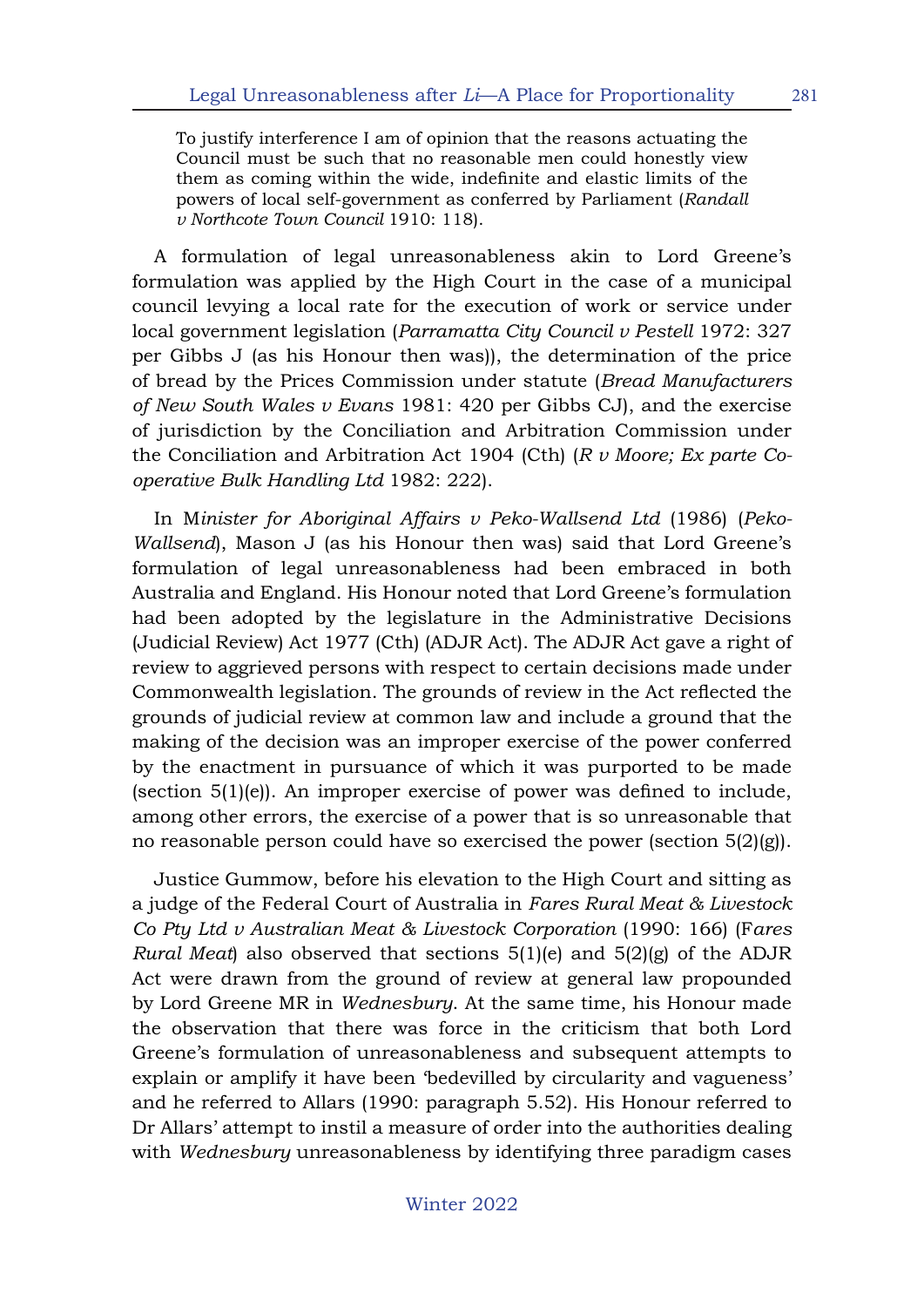of unreasonableness as rooted in the law as to the misuse of fiduciary powers. The paradigm cases are as follows: (1) the capricious selection of one of a number of powers open to an administrator in a given situation to achieve a desired objective, the choice being capricious or inappropriate in that the exercise of the power chosen involves an invasion of the common law rights of the citizen, whereas the other powers would not; (2) discrimination without justification, a benefit or detriment being distributed unequally amongst the class of persons who are the objects of the power; and (3) an exercise of power out of proportion in relation to the scope of the power.

Justice Gummow decided that the exercise of power in the case before him could not be characterized as having been carried out 'in such a disproportionately arbitrary manner as to attract review on *Wednesbury* grounds'.

The judgment of Brennan J (as his Honour then was) in *Attorney-General (NSW) v Quin* (1990) (*Quin*) has been very influential in Australian administrative law. His Honour said the following as to the difference between the legality of administrative action and the merits of such action:

The duty and jurisdiction of the court to review administrative action do not go beyond the declaration and enforcing of the law which determines the limits and governs the exercise of the repository's power. If, in so doing, the court avoids administrative injustice or error, so be it; but the court has no jurisdiction simply to cure administrative injustice or error. The merits of administrative action, to the extent that they can be distinguished from legality, are for the repository of the relevant power and, subject to political control, for the repository alone (*Quin* 1990: 35-36).

His Honour said that the consequence is that the scope of judicial review must be defined in terms of the extent of the power and the legality of its exercise.

His Honour then referred to *Wednesbury* unreasonableness in the terms identified by Lord Greene and said that, properly understood, such a ground of challenge leaves the merits of a decision or action unaffected unless the decision or action amounts to an abuse of power. The limitation on the exercise of the power embodied in Lord Greene's formulation is 'extremely confined' (*Quin* 1990: 36).

Justice Brennan said that the court must not usurp the role of the decision-maker, a role given to the decision-maker by the legislature. A court was not equipped to evaluate the policy considerations which might bear on the balance to be struck between the interests of the community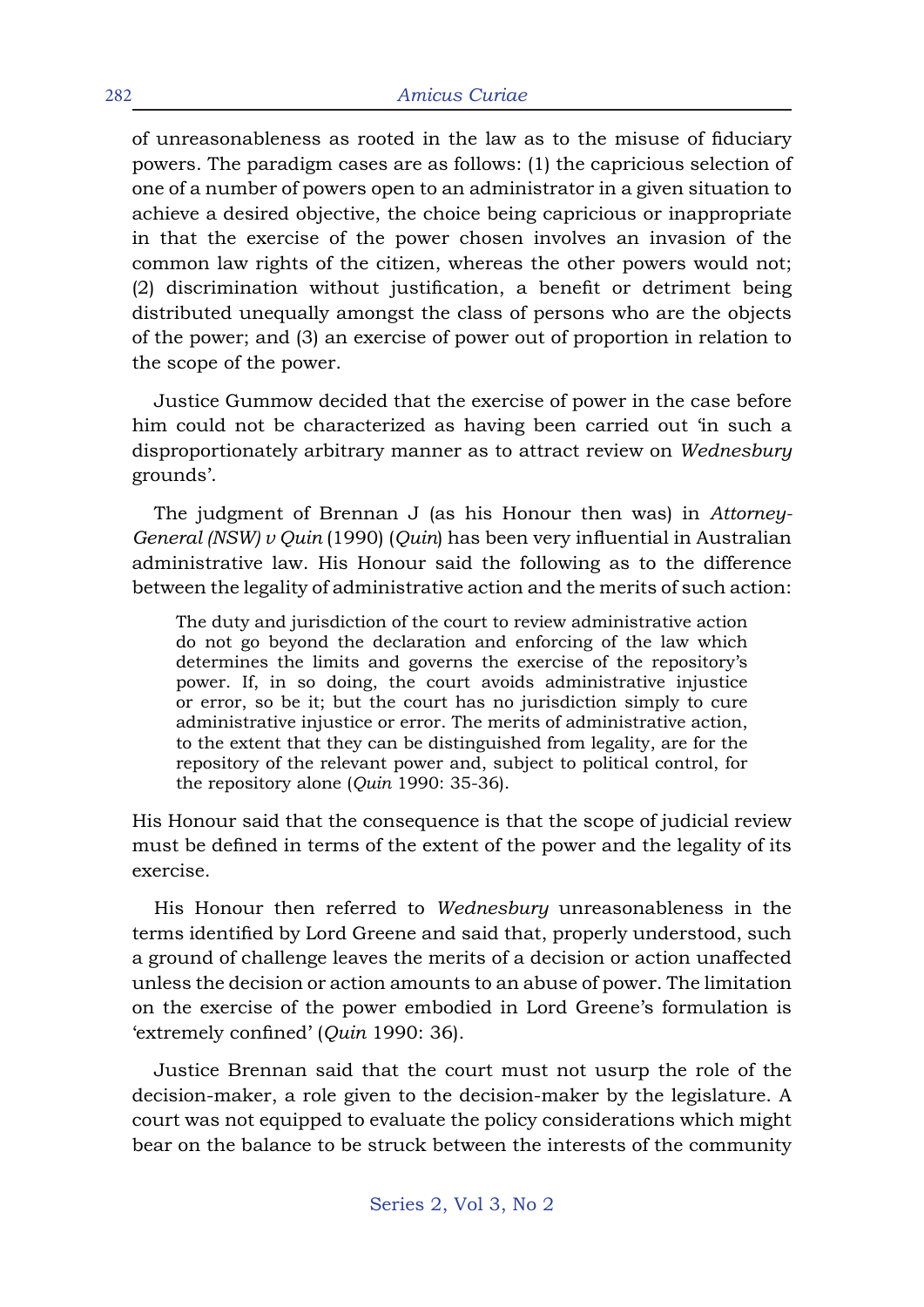and those of minority groups. Nor is the adversary system with its costs consequences best suited to assessing the interests of those who may not be represented before the court.

#### [C] THE DECISION IN *LI* AND SUBSEQUENT CASES

The facts in *Li* were simple. The respondent was a non-citizen who had been training and obtaining work experience as a cook. She applied for a Skilled-Independent Overseas Student (Residence) (Class DD) visa. Her application was refused by a delegate of the Minister for Immigration and Citizenship. A necessary requirement for the visa for which the respondent had applied was a favourable skills assessment by Trades Recognition Australia (TRA). The respondent applied to TRA for a fresh assessment of her skills, but had not received a response when she applied to the Migration Review Tribunal (the Tribunal) for a review of the delegate's decision. The TRA's decision on the respondent's application for a fresh skills assessment was unfavourable and the respondent applied to the TRA for a review of that decision. Her application for review by the Tribunal and her application to TRA for a review of its assessment of her skills were both pending.

The review by the Tribunal of the delegate's decision was conducted under Part 5 of the Migration Act 1958 (Cth) and within that Part, the Tribunal was given a general power to adjourn the review from time to time (section 363(1)(b)). The Tribunal affirmed the delegate's decision without waiting for advice from the applicant as to the outcome of the representations of the respondent's migration agent to the TRA. The Tribunal's explanation for why it had decided to proceed in those circumstances was because it considered 'that the applicant has been provided with enough opportunities to present her case'. The court at first instance held that the Tribunal's decision to proceed in those circumstances was unreasonable 'in the *Wednesbury Corporation* sense' and that decision was upheld by the intermediate appellate court. The High Court dismissed the Minister's appeal.

There were three sets of reasons, joint reasons of Hayne, Kiefel and Bell JJ, and separate reasons by French CJ and Gageler J respectively.

The plurality pointed out that the tribunal's power to adjourn was subject to a legal presumption that the legislature intended that a discretionary power, statutorily conferred, will be exercised reasonably. The plurality decided that the Tribunal's decision to bring the review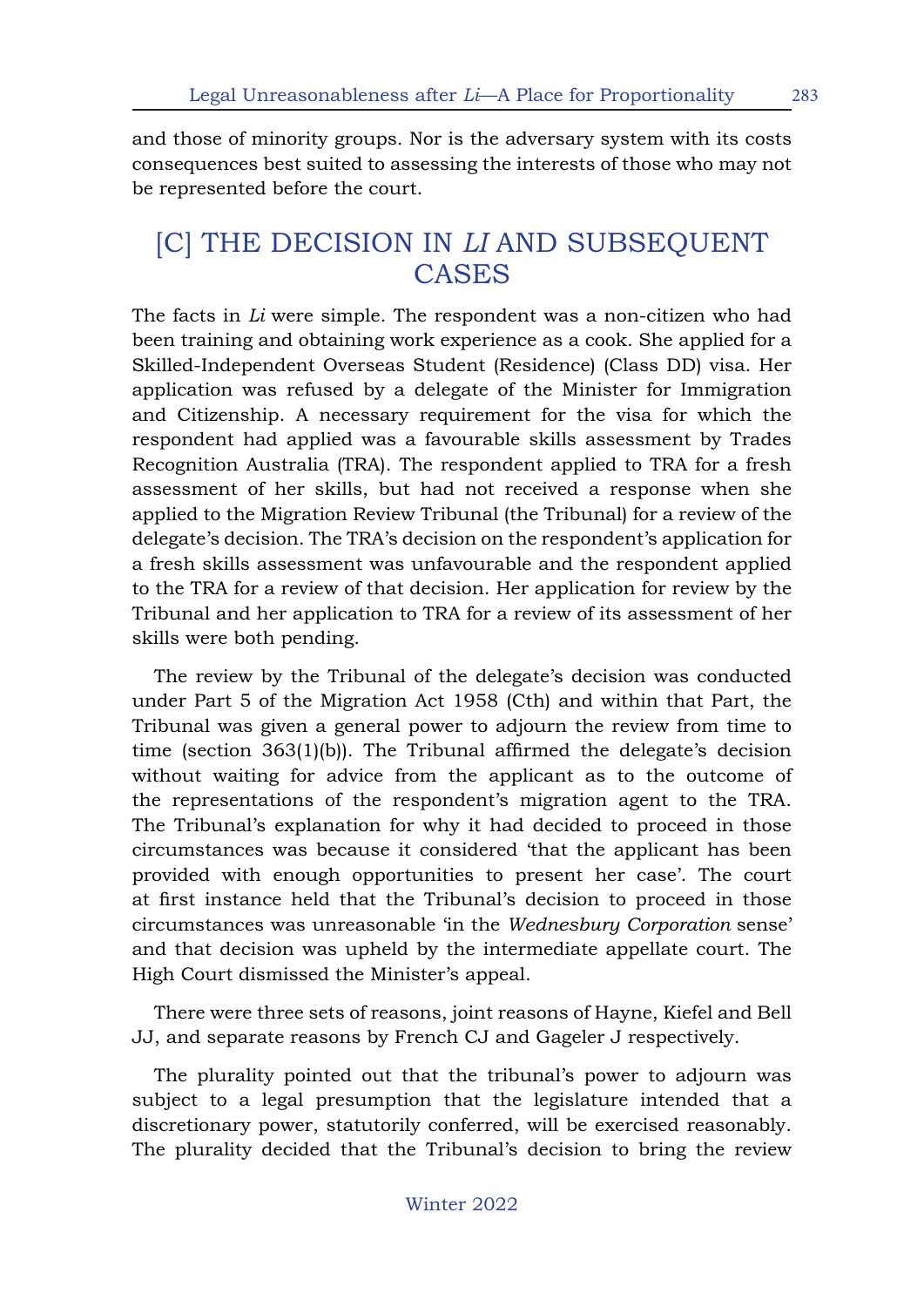to an abrupt conclusion was not reasonable in light of its obligation to invite an applicant to appear before it to give evidence and present arguments relating to the issues arising in relation to the decision under review (section 360). In relation to Lord Greene's formulation of legal unreasonableness, the plurality said:

Lord Greene MR's oft-quoted formulation of unreasonableness in *Wednesbury* has been criticised for 'circularity and vagueness', as have subsequent attempts to clarify it. However, as has been noted, *Wednesbury* is not the starting point for the standard of reasonableness, nor should it be considered the end point. The legal standard of unreasonableness should not be considered as limited to what is in effect an irrational, if not bizarre, decision—which is to say one that is so unreasonable that no reasonable person could have arrived at it—nor should Lord Greene MR be taken to have limited unreasonableness in this way in his judgment in *Wednesbury*. This aspect of his Lordship's judgment may more sensibly be taken to recognise that an inference of unreasonableness may in some cases be objectively drawn even where a particular error in reasoning cannot be identified (Li 2013: 68 citations omitted).

The plurality referred to the judgment of Dixon CJ in *Klein v Domus Pty Ltd* (1963) (*Klein v Domus*) where the following expression in section 63(3) of the Workers' Compensation Act 1926–1960 (NSW) was under consideration: 'if he is satisfied that sufficient cause has been shown, or that having regard to all the circumstances of the case, it would be reasonable so to do'.

As to the scope of the power governed by this expression, Dixon CJ in *Klein v Domus* said:

We have invariably said that wherever the legislature has given a discretion of that kind you must look at the scope and purpose of the provision and at what is its real object. If it appears that the dominating, actuating reason for the decision is outside the scope of the purpose of the enactment, that vitiates the supposed exercise of the discretion. But within that very general statement of the purpose of the enactment, the real object of the legislature in such cases is to leave scope for the judicial or other officer who is investigating the facts and considering the general purpose of the enactment to give effect to his view of the justice of the case (1963: 473).

In *Li*, the plurality went on to say that the legal standard of reasonableness must be the standard indicated by the true construction of the statute.

The plurality referred to various existing concepts and principles which may assist in determining the standard of legal reasonableness in a particular case, recognizing that ultimately the decisive factor is the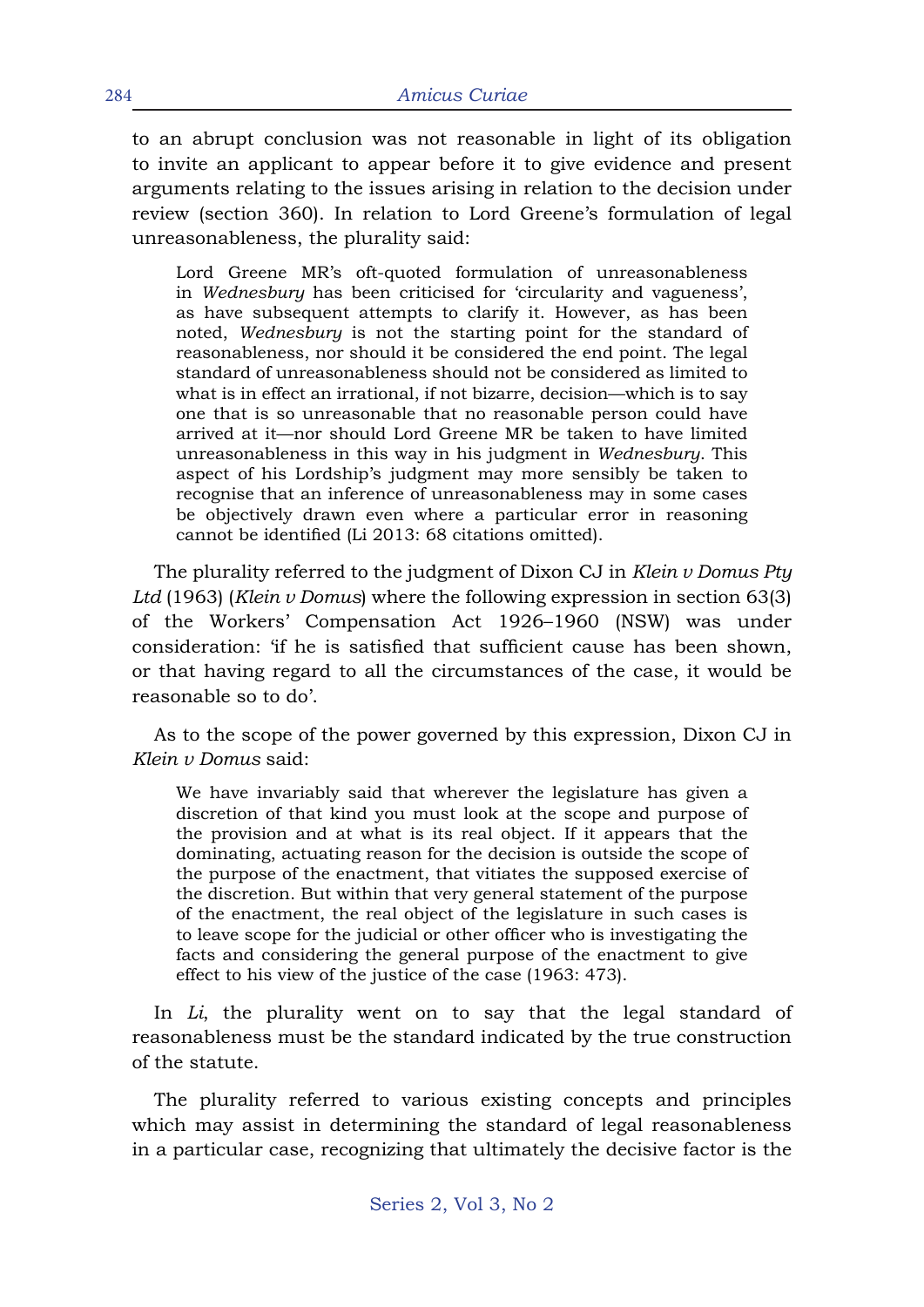scope and purpose of the statute. Those existing concepts and principles include the following concepts and principles.

First, the plurality said that the approach to appellate review of the exercise of a judicial discretion may also be of assistance in determining legal unreasonableness in a particular case. Many of the modern Australian authorities refer to the close analogy between judicial review of administrative action and appellate review of a judicial discretion (*Peko-Wallsend* 1986: 42 per Mason J). It is sufficient to refer to the leading case in Australia on appellate review of a judicial discretion, *House v The King* (1936: 505), where Dixon, Evatt and McTiernan JJ said:

It must appear that some error has been made in exercising the discretion. If the judge acts upon a wrong principle, if he allows extraneous or irrelevant matters to guide or affect him, if he mistakes the facts, if he does not take into account some material consideration, then his determination should be reviewed and the appellate court may exercise its own discretion in substitution for his if it has the materials for doing so. It may not appear how the primary judge has reached the result embodied in his order, but, if upon the facts it is unreasonable or plainly unjust, the appellate court may infer that in some way there has been a failure properly to exercise the discretion which the law reposes in the court of first instance. In such a case, although the nature of the error may not be discoverable, the exercise of the discretion is reviewed on the ground that a substantial wrong has in fact occurred (*Lovell v Lovell* 1950; *Gronow v Gronow* 1979; *Mallett v Mallett* 1984).

In *Norbis v Norbis* (1986: 518), Mason and Deane JJ described a discretionary power as one involving assessments calling for value judgments 'in respect of which there is room for reasonable differences of opinion, no particular opinion being uniquely right'.

Secondly, albeit a case concerning the validity of by-laws, the plurality referred to the often-cited remarks of Lord Russell of Killowen CJ in *Kruse v Johnson* (1898) that by-laws may be struck down because: (1) the by-laws are partial and unequal in their operation as between classes; (2) the by-laws are manifestly unjust; (3) there is bad faith; (4) the by-laws involve such oppressive or gratuitous interference with the rights of those subject to them as could find no justification in the minds of reasonable men.

The plurality in *Li* said that unreasonableness is a conclusion which may be applied to a decision which lacks an evident and intelligible justification. Chief Justice French said that the canons of rationality mean that administrative decision-makers exercising discretion must reach their decisions by reasoning which is intelligible and reasonable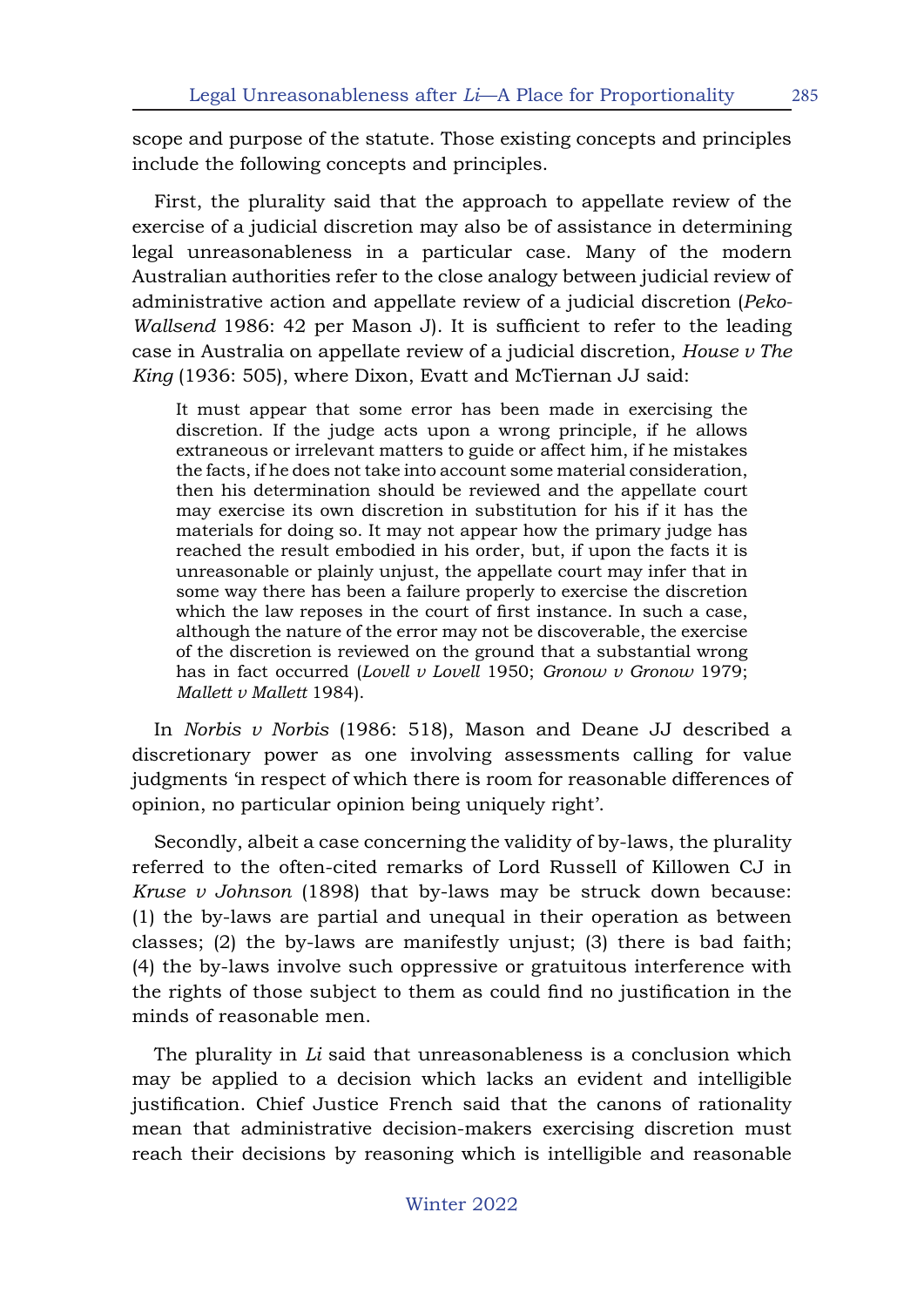and directed towards and related intelligibly to the purposes of the power. The Chief Justice went on to say that the requirement of reasonableness is not a vehicle for challenging a decision on the basis that the decisionmaker has given insufficient or excessive consideration to some matters, or has made an evaluative judgment with which the court disagrees even though that judgment is rationally open to the decision-maker. Finally, his Honour noted that a distinction may be drawn between rationality and reasonableness on the basis that not every rational decision is reasonable. A disproportionate exercise of an administrative discretion, taking a sledgehammer to crack a nut, may be characterized as irrational, and it may also be characterized as unreasonable 'simply on the basis that it exceeds what, on any view, is necessary for the purpose it serves' (*Li* 2013: 30).

Justice Gageler referred to the implication of reasonableness as a manifestation of 'the general and deeply rooted common law principle of construction that such decision-making authority as is conferred by statute must be exercised according to law and to *reason* within limits set by the subject-matter, scope and purposes of the statute' (*Li* 2013: 90). His Honour noted that there will be room for disagreement in the judicial application of legal unreasonableness to the exercise of administrative discretion and, in that context, his Honour referred to the following observations of Frankfurter J in *Universal Camera Corp v National Labor Relations Board* (1951: 488–489) (*Universal Camera*):

A formula for judicial review of administrative action may afford grounds for certitude but cannot assure certainty of application. Some scope for judicial discretion in applying the formula can be avoided only by falsifying the actual process of judging or by using the formula as an instrument of futile casuistry. It cannot be too often repeated that judges are not automata. The ultimate reliance for the fair operation of any standard is a judiciary of high competence and character and the constant play of an informed professional critique upon its work.

Finally, his Honour observed that a supervising court was in a better position to assess reasonableness in the case of the exercise of a power familiar to it such as the exercise or non-exercise of a power to adjourn than in a case where the exercise of the power is informed by policies of which the court had no experience.

The High Court and the Full Court of the Federal Court have considered the effect of *Li* in subsequent decisions.

In *Minister for Immigration and Border Protection v SZVFW* (2018), the respondents' applications for protection visas were refused by a delegate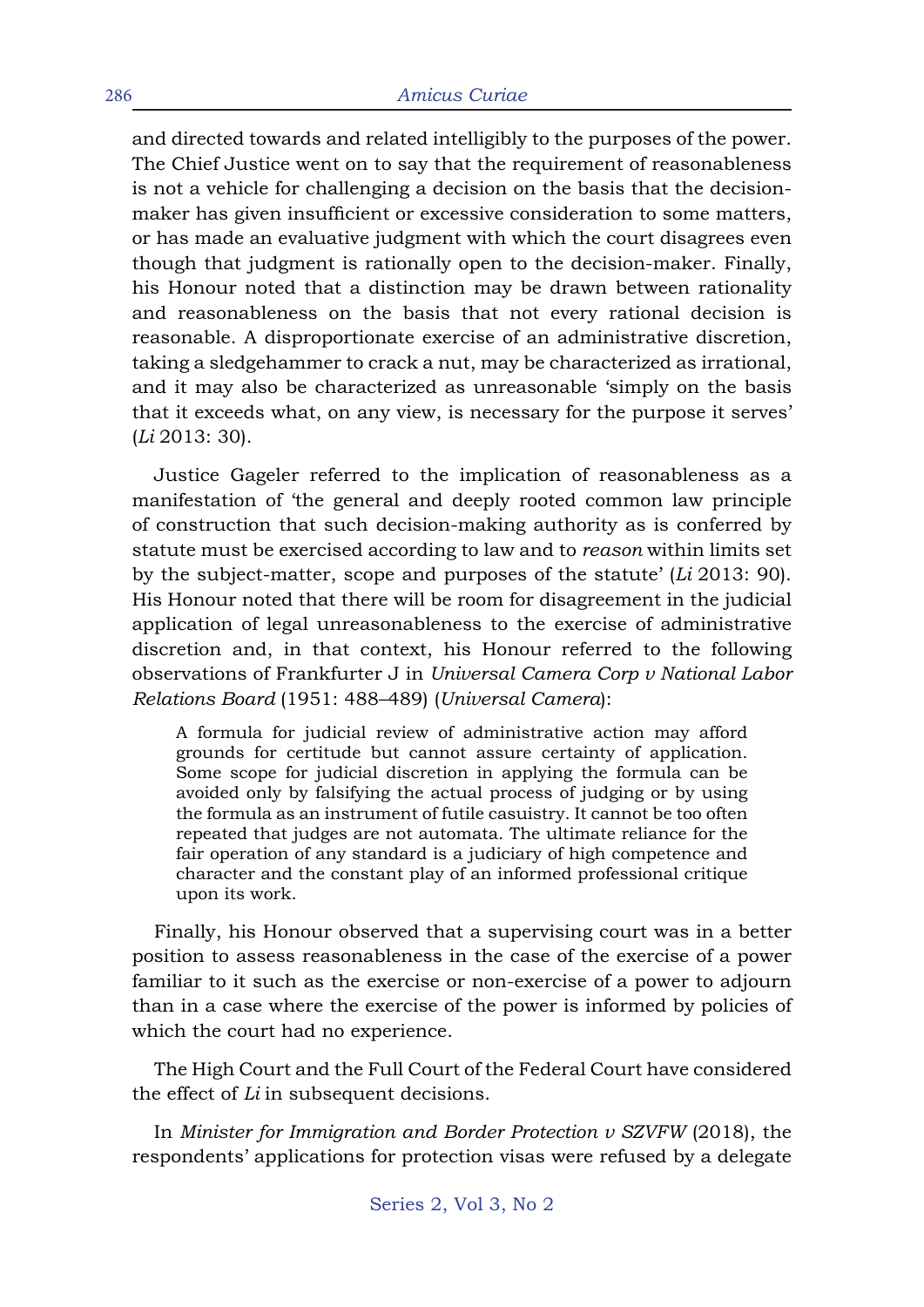of the Minister for Immigration and Border Protection. The respondents applied to the Refugee Review Tribunal under Part 7 of the Migration Act for review of the delegate's decision. As required by the Act, they were invited to appear before the Tribunal to give evidence and present arguments relating to the issues arising in relation to the decision under review, but they did not appear on the scheduled date. They were also invited to provide documentation in support of their application for review, but did not do so.

Under the Act, the Tribunal was given the power, if the applicant did not appear before the Tribunal in response to an invitation, to make a decision on the review without taking further action to allow or enable the applicant to appear before it. The Tribunal took that course and it affirmed the delegate's decision.

The respondents sought judicial review of the Tribunal's decision and the court at first instance held that the Tribunal's decision was legally unreasonable because the Tribunal could not have been satisfied that the letter inviting the respondents to attend the hearing was received by them. The court said that the attendance of the respondents at the hearing was important to them and the Tribunal could have attempted some other action before proceeding to make its decision.

The decision of the court at first instance was upheld by the intermediate appellate court on the ground that the assessment of unreasonableness by the court at first instance involved a discretionary judgment and the principles applicable to an appellate court's interference with a discretionary judgment were engaged. The result was that the intermediate appellate court declined to interfere with the decision of the court at first instance.

On appeal to the High Court, the court held that the intermediate appellate court had erred in treating the decision by the court at first instance as to unreasonableness as one involving the exercise of a discretion. The High Court held that the Tribunal's decision to proceed was not legally unreasonable.

Of present importance are the High Court's observations as to the standard of legal reasonableness. Kiefel CJ said that one test of legal unreasonableness was that the decision lacked an evident and intelligible justification (*Li* 2013: 10). The Chief Justice said that, on any view, the test for legal unreasonableness is necessarily stringent (*Li* 2013: 11). Gageler J said that reasonableness is not exhausted by rationality and that it is inherently sensitive to context and that it could not be reduced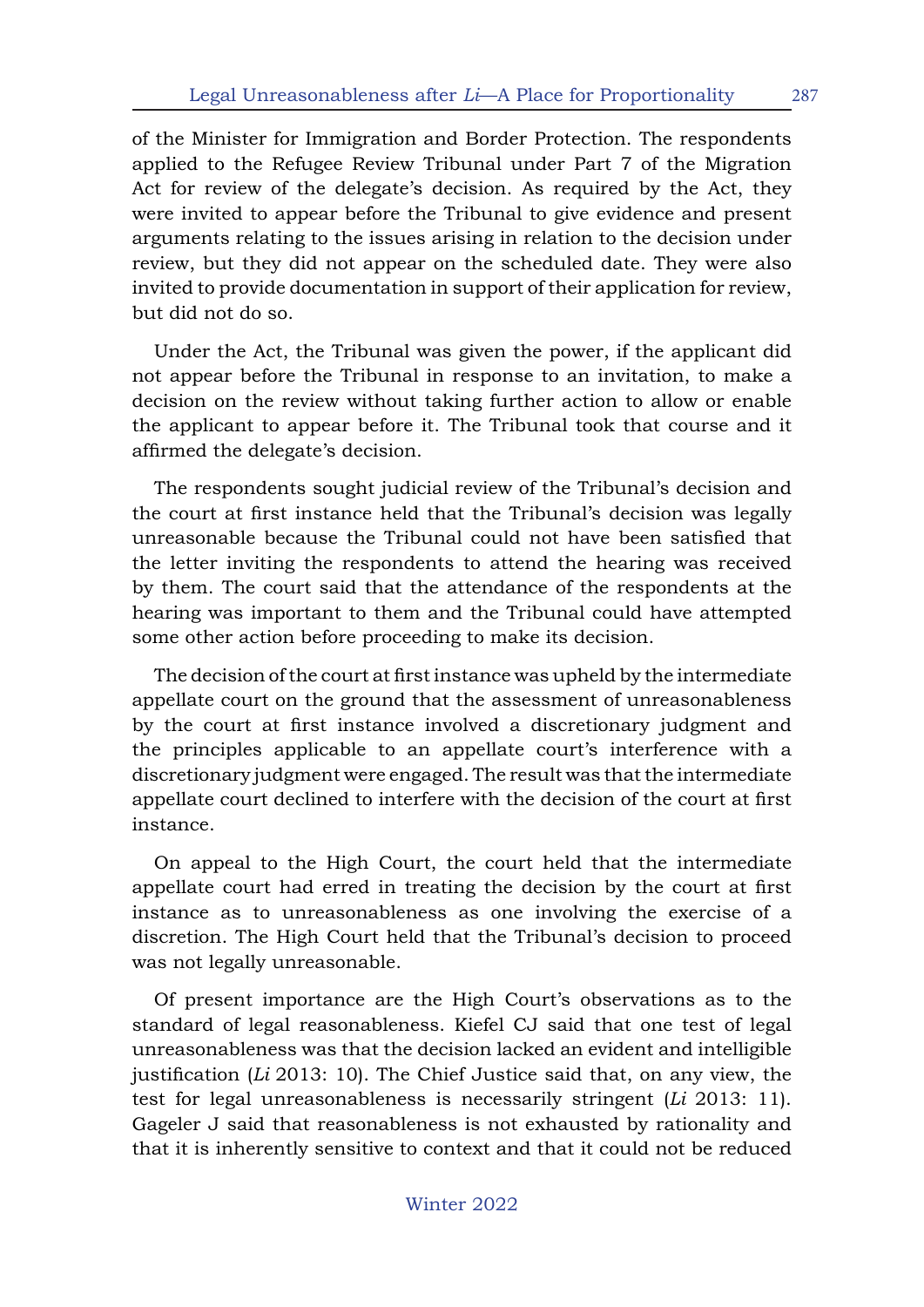to a formulary (*Li* 2013: 59). Nettle and Gordon JJ said that it would be a rare case in which the exercise of a discretionary power was unreasonable where the reasons of the decision-maker demonstrated a justification for that exercise of power (*Li* 2013: 84). Their Honours also stressed that 'legal unreasonableness is invariably fact dependent and requires a careful evaluation of the evidence' (*Li* 2013: 84). Edelman J referred to the now abandoned distinction in Canadian law between patent unreasonableness reflecting Lord Green's formulation and unreasonableness simpliciter. There are not two tests of unreasonableness. There is but one test based on the statutory context, including the scope, purpose and real object of the statute (*Li* 2013: 134).

In *ABT17 v Minister for Immigration and Border Protection* (2020), the appellant was a citizen of Sri Lanka of Tamil ethnicity who arrived in Australia without a visa. He applied for a protection visa and stated his fear of persecution related to his treatment in Sri Lanka by the Sri Lankan army and the belief of the authorities that he was involved with the Liberation Tigers of Tamil Eelan. He claimed that he had been beaten by members of the Sri Lankan army and sexually tortured.

The legislative scheme under which his application was considered involved a decision by a delegate of the Minister for Immigration and Border Protection and then, if the decision was unfavourable to the applicant, administrative review by the Immigration Assessment Authority (the IAA). The IAA was empowered to consider the matter afresh and to make what it considered to be the correct and preferable decision. The IAA was provided with review material which had been before the delegate. It was not obliged to interview an applicant, but could do so in the exercise of a discretion.

The delegate interviewed the appellant in person before making a decision and the interview was the subject of an audio-recording, but not a video-recording. The audio-recording was part of the review material provided to the IAA. The delegate found that the appellant's account of being detained and sexually tortured by the Sri Lankan army was plausible, but rejected the appellant's application for a protection visa on an unrelated ground.

The IAA listened to the audio-recording and drew conclusions from it which were adverse to the appellant. It departed from the delegate's findings concerning the appellant's detention and sexual torture by the Sri Lankan army. The IAA did not interview the appellant.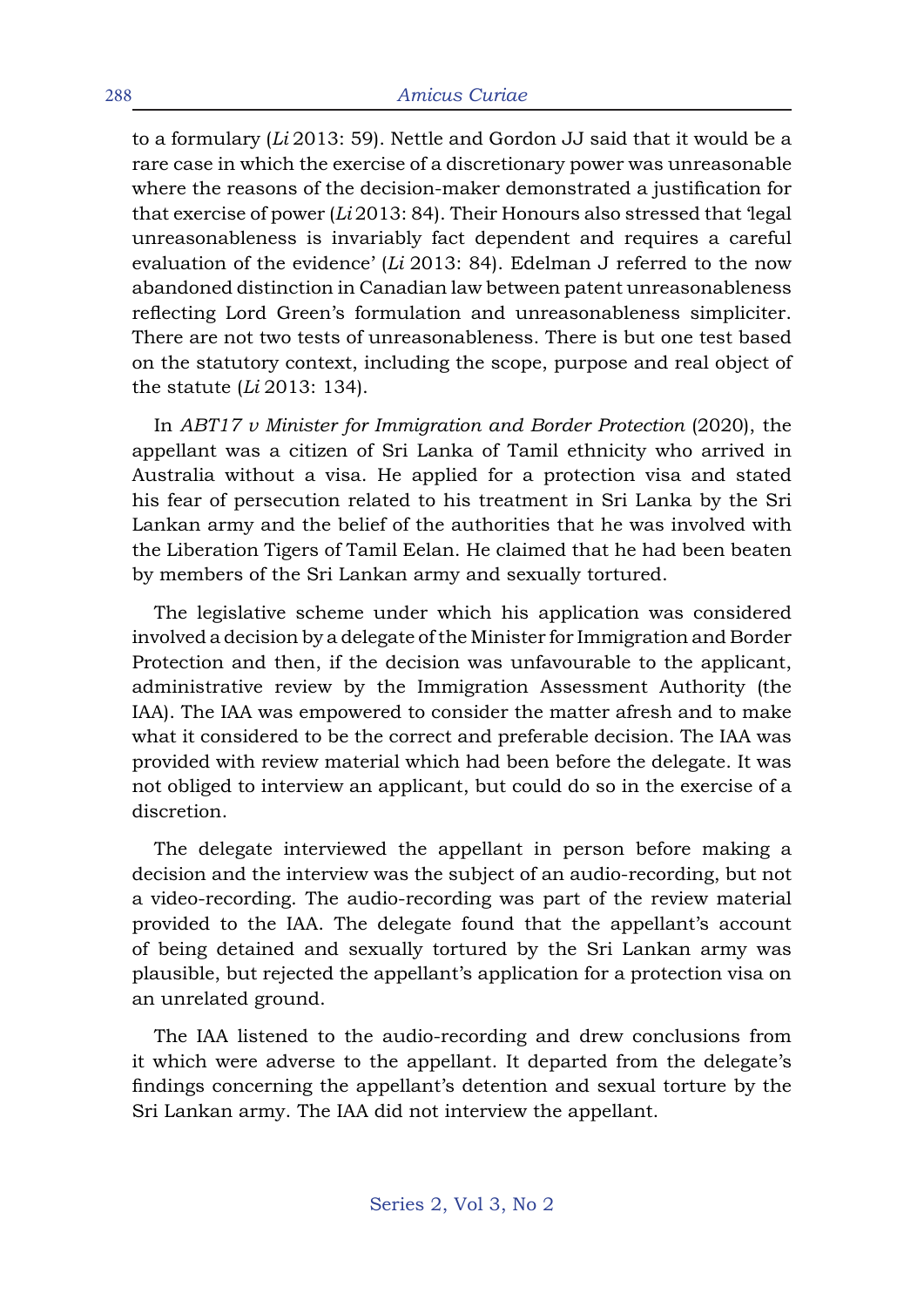The legislative scheme proceeded on the basis that the IAA would review the delegate's decision by reference to the review material which had been before the delegate, subject to an ability to obtain new information. The difficulty in the case before the High Court arose because of the informational gap in the information before the delegate who had both *seen* and heard the appellant, and the IAA who had only heard the appellant. The court observed that the opportunity to see the appellant is an opportunity to assess his demeanour.

The High Court held that the implied condition of reasonableness attaching to both the duty to review the delegate's decision and to the power to get new information had been breached by the rejection of the appellant's account of detention and torture without inviting the appellant to an interview.

The plurality (Kiefel CJ, Bell, Gageler and Keane JJ) said that the implied condition of reasonableness applied to not only why a decision is made, but also to how it is made and that a decision must not only have an intelligible justification, but also be arrived at through an intelligible decision-making process. In the case before the court, the IAA had not arrived at its decision through an intelligible decision-making process.

The Full Court of the Federal Court considered the effect of the High Court's decision in *Li* in *Minister for Immigration and Border Protection v Singh* (2014) (*Singh*) and in *Minister for Immigration and Border Protection v Stretton* (2016) (*Stretton*).

The Full Court in *Singh* made the following observations: (1) there is no single form of words that expresses the standard of legal unreasonableness in the sense of unreasonableness not involving a specific error; (2) one form of words used in *Li* and used in *Singh* is whether there is an intelligible justification for the decision; (3) where reasons are given, the intelligible justification must be found in those reasons; (4) the indicia for legal unreasonableness will be found in the scope, subject and purpose of the particular statutory provisions in issue in any given case; (5) the analysis of legal unreasonableness will require a very close examination of the facts of the case before the court; (6) in the case of power of adjournment which was the power in issue in *Singh*, there is clearly potential for an overlap between legal unreasonableness and a denial of procedural fairness; and (7) if a proportionality analysis were adopted, there was a lack of proportionality between the object of proceeding expeditiously on the one hand, and the refusal of a short adjournment when the effect of the latter on the applicant for review is considered, on the other. In other words, the exercise of the power to adjourn will result in the delay of the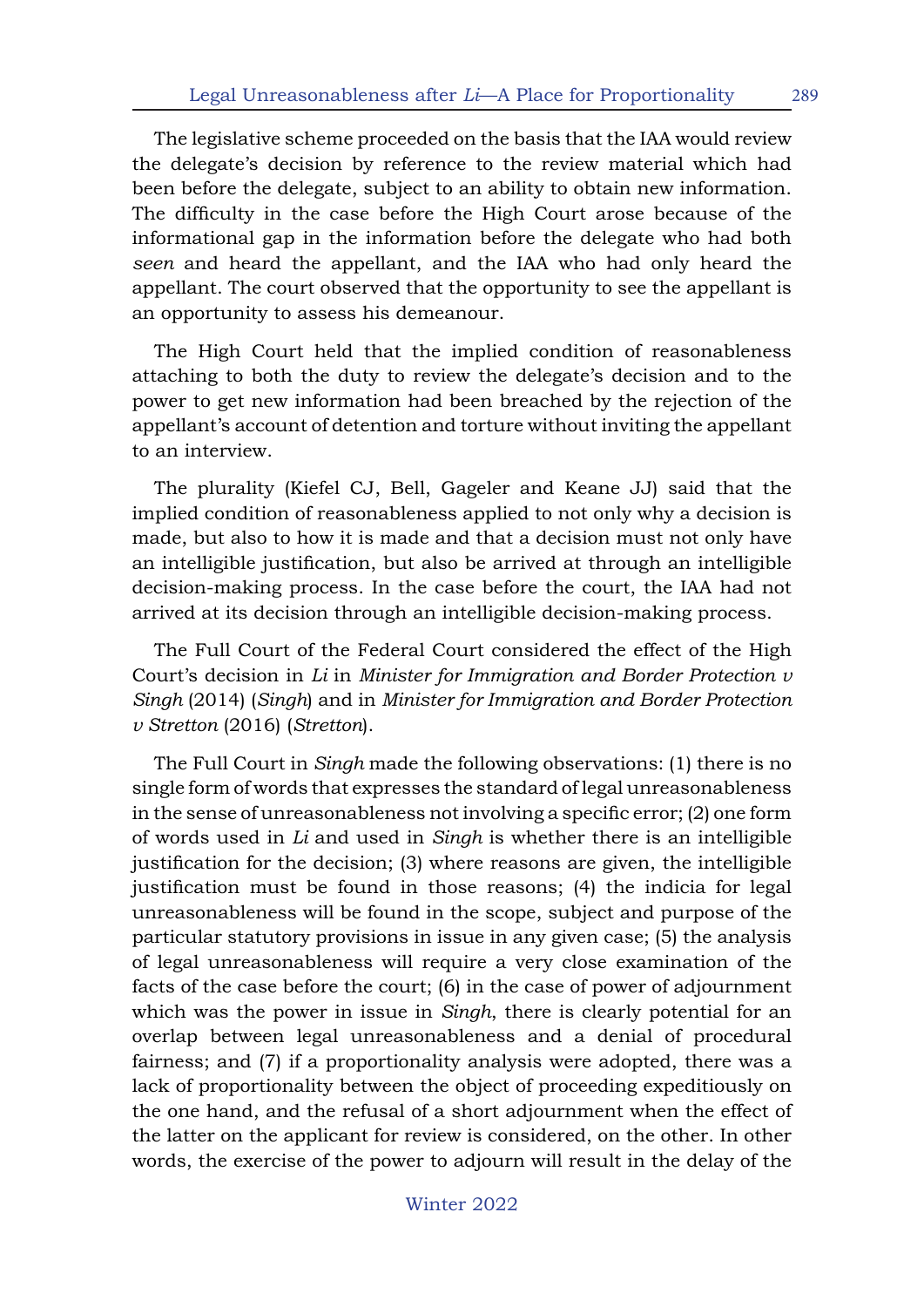review. Nevertheless, there may be good reason to adjourn and a failure to adjourn may have severe consequences for the applicant for review. The refusal of a *short* adjournment may, and in *Singh* did, amount to a disproportionate response to the circumstances such that the exercise of the power was legally unreasonable.

In *Stretton*, Allsop CJ said that the proper elucidation and explanation of the concepts of jurisdictional error and legal unreasonableness does not depend on definitional formulae or on one verbal description rather than another. Griffiths J considered that there might be support in the decision of the High Court in *McCloy v New South Wales* (2015: 3) (*McCloy*) for the proposition that the concept of proportionality is an aspect of judicial review of administrative action. His Honour considered that resort to formula distracted attention from the key question which is whether *the administrative decision is one which is within the authority of the decision-maker to make* and that, in turn, required close attention to be given to the statutory framework, including the subject matter, scope and purpose of the relevant statutory power (*McCloy* 2015: 62).

In summary, the effect of *Li* and the cases which have followed is that legal reasonableness is implied into the conferral of an administrative discretion and it is no longer appropriate to identify the standard by reference to Lord Greene's formulation. The standard is fixed by reference to the statutory context, including the subject matter, scope and purpose of the relevant statutory power. If it is to be reduced to a single question, that question is whether a reasonable decision-maker could have reached the decision under challenge, or could have reached the decision by the process adopted in the case under challenge? There is no indication that the move away from Lord Greene's formulation is intended to have any effect on the principles identified by Brennan J in *Quin* that the court is not to usurp the role of the principal decision-maker by involving itself in the merits of a decision.

The courts have used phrases which identify in different words the conclusion reached (eg within the area of decisional freedom) or identify general aspects of reasonableness or aspects that might arise in a particular case. Examples of phrases or expressions identifying general aspects of reasonableness are an evident and intelligible justification or an intelligible decision and an intelligible decision-making process. Examples of phrases or expressions that identify aspects that might arise in a particular case are the three paradigms referred to by Gummow J in *Fares Rural Meat* and the grounds upon which by-laws may be struck down identified by Lord Russell in *Kruse v Johnson*. Finally, as I have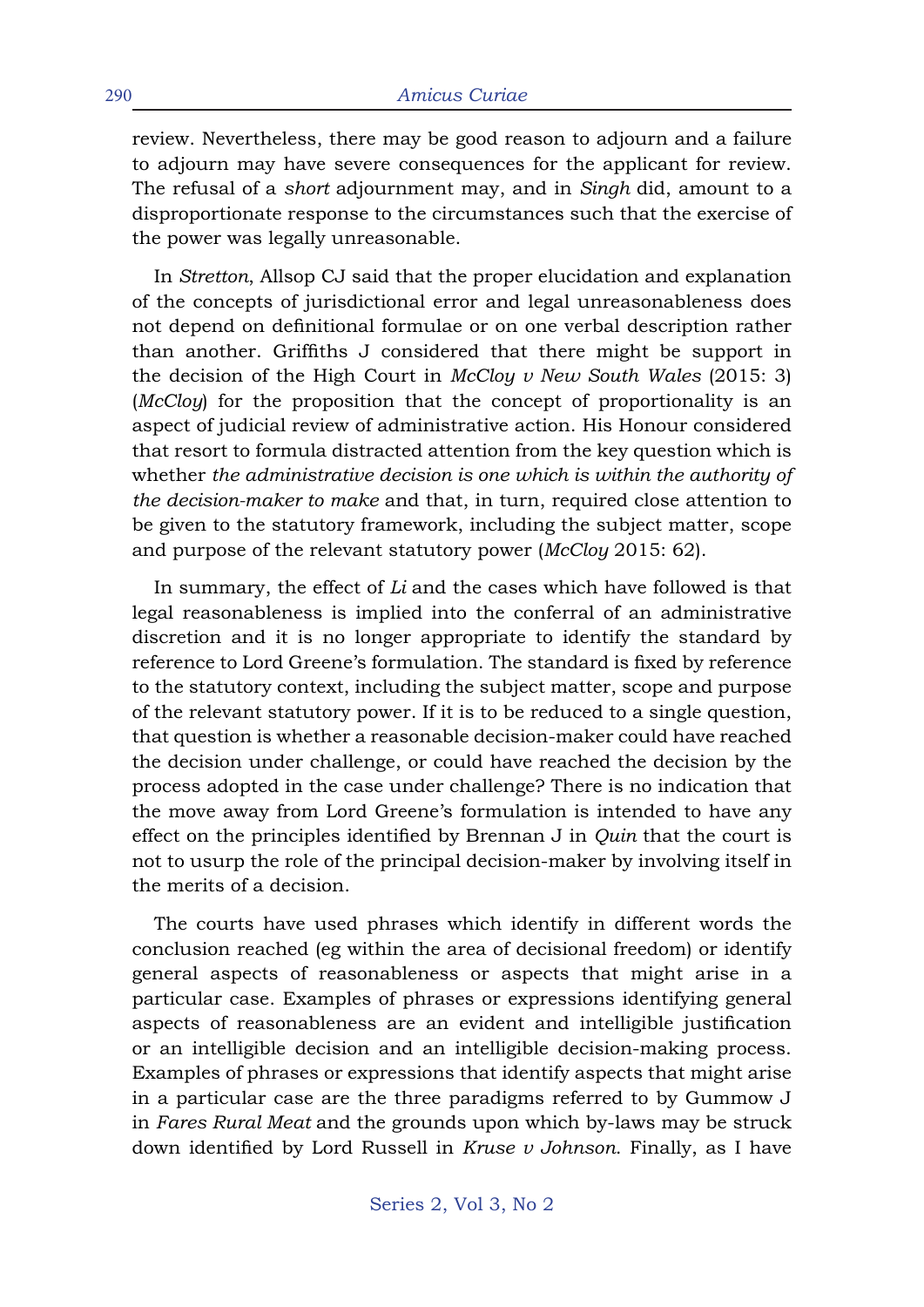said, in an appropriate case, a court may rely on the principles developed in relation to appellate intervention in the exercise of a judicial discretion.

Reference has been made in the authorities to an exercise of power being illogical, irrational or based on findings of fact or inferences of fact not supported by logical grounds. There is debate in Australia as to whether this is a subset of unreasonableness or a ground for setting aside a finding of jurisdictional fact which involves the reasonable satisfaction of the administrative decision-maker as to a particular matter (*Minister for Immigration and Citizenship v SZMDS* 2010: 39 per Gummow ACJ and Kiefel J, per Crennan and Bell JJ 129; *Li* 2013: 90 per Gageler J).

What role, if any, does proportionality play in determination of the standard of legal reasonableness in Australia in the case of judicial review of an administrative discretionary power? Obviously, it is not a free-standing ground of judicial review. Nor is it simply an alternative way of describing legal reasonableness. A lack of proportionality is an appropriate description in some cases of the feature in the case that gives rise to the conclusion of legal unreasonableness. Cases in which there are clearly defined purposes for the exercise of the power and a number of available options are more likely to attract a proportionality analysis. A conclusion of a lack of proportionality giving rise to legal unreasonableness does not involve the application of the highly structured test of proportionality applied in other areas of the law. Furthermore, it is not a form of proportionality which involves a consideration of the merits of an administrative decision.

## [D] PROPORTIONALITY IN AUSTRALIA

A form of the proportionality principle is applied in a number of areas of Australian law. Even in cases in which it is not the actual tool of analysis, proportionality contributes to the formulation of legal principle. A great deal can be said about this topic, but I need make only three points.

First, Australian courts have applied a proportionality test in dealing with the implied freedom of communication of and concerning political and governmental matters under the Constitution (*McCloy*), the guarantee contained in section 92 of the Constitution that trade, commerce and intercourse between the States shall be 'absolutely free' (*Palmer v State of Western Australia* 2021: 54-68 per Kiefel CJ and Keane J, 264-276 per Edelman J; but contra Gageler J at 140-151 and Gordon J at 198), control orders under the Criminal Code (Cth) to reduce the risk of the commission of terrorist acts (*Thomas v Mowbray* 2007: 19 per Gleeson CJ); sentencing for offences under the criminal law (*Veen v The Queen (No*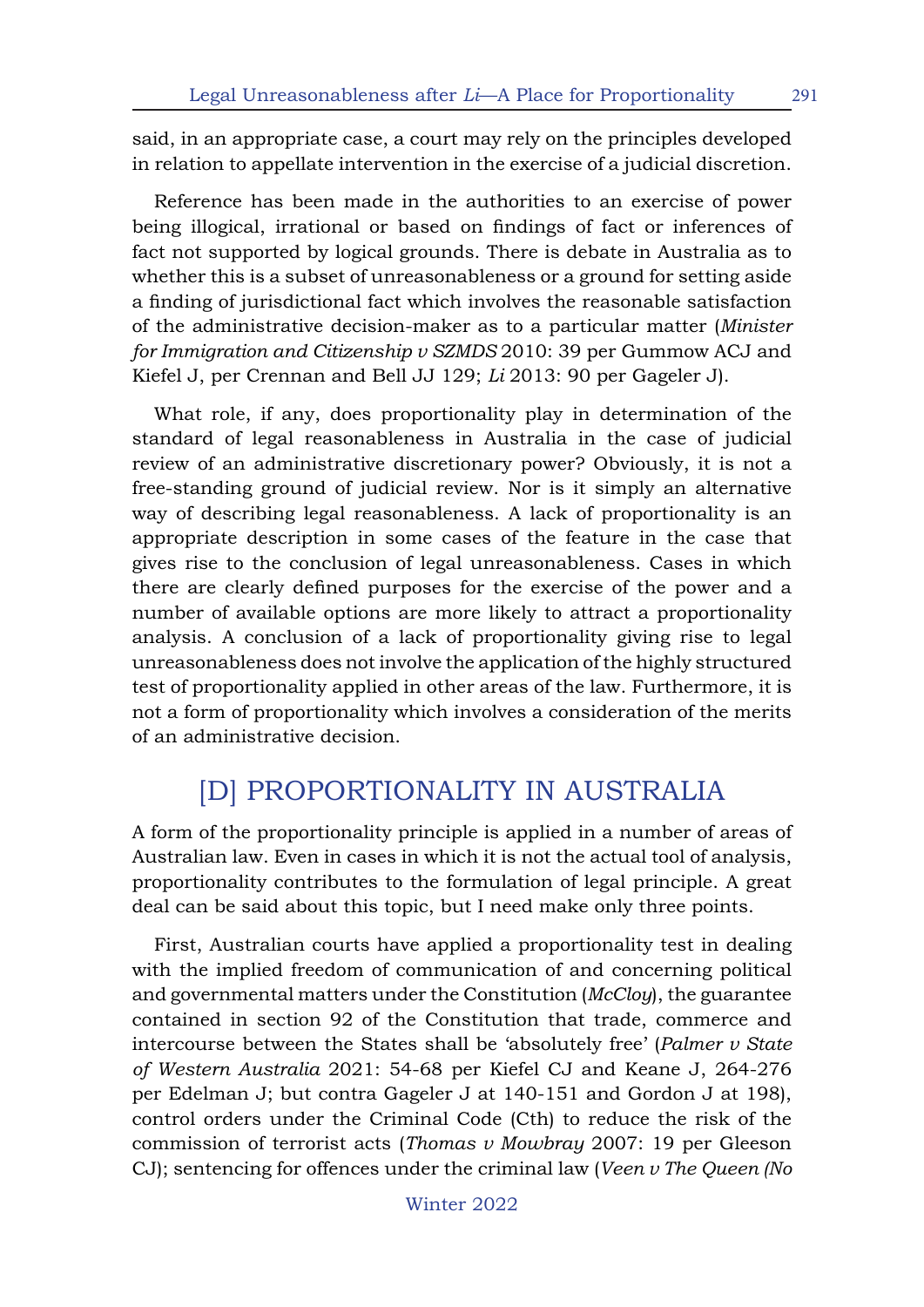*2)* 1988: 477 per Mason CJ, Brennan, Dawson and Toohey JJ; *Pattinson v Australian Building and Construction Commissioner* 2020: 41 per Allsop CJ, White and Wigney JJ) and in determining the validity of delegated legislation in certain circumstances (*Attorney-General (SA) v Adelaide City Corporation* 2013: 61 per French CJ).

Secondly, proportionality does not have one fixed meaning. It can range from a simple analysis of the balance between means and ends to the highly structured approach adopted when legislative interference with an implied freedom under the Constitution is in issue. The highly structured approach involves, at the stage of the analysis where the question being considered is whether the law is reasonably appropriate and adapted to advance an object determined at an earlier stage of the analysis to be legitimate, a consideration of whether the law meets the following criteria: (1) suitability, that is to say, it has a rational connection to the purpose of the provision; (2) necessity, that is to say, there is no obvious and compelling alternative, reasonably practicable means of achieving the same purpose which has a less restrictive effect on the freedom; and (3) adequate in its balance, that is, a criterion which requires a value judgment, consistently with the limits of the judicial function, describing the balance between the importance of the purpose served by the restrictive measure and the extent of the restriction it imposes on the freedom (*McCloy* 2015: 2 per French CJ, Kiefel, Bell and Keane JJ). The value judgment referred to in (3) does not entitle the courts to substitute their own assessment for that of the legislative decision-maker.

Finally, a far less structured test of proportionality has, from time to time, been identified as a feature which can be used to determine the question of the legal reasonableness of the exercise of an administrative discretionary power. Gummow J's approach in *Fares Rural Meat* drew on such an analysis as did French CJ's example of using a sledgehammer to crack a nut in *Li.* More recent authority indicates that the terms of the legislation conferring the administrative discretion may carry with it a requirement of proportionality in the decision-making process. For example, Kiefel J took that view in *Wotton v State of Queensland* (2012: 91) in the case of a power to impose such conditions as the decision-maker 'reasonably considers necessary'. Furthermore, the task of imposing a penalty by the exercise of an administrative discretion will, in order to be judged as reasonable or unreasonable, inevitably involve a consideration of the relationship between the nature of the breach and the severity of the penalty, that is whether the latter is proportionate to the former (*Comcare v Banerji* 2019: 84 per Gageler J).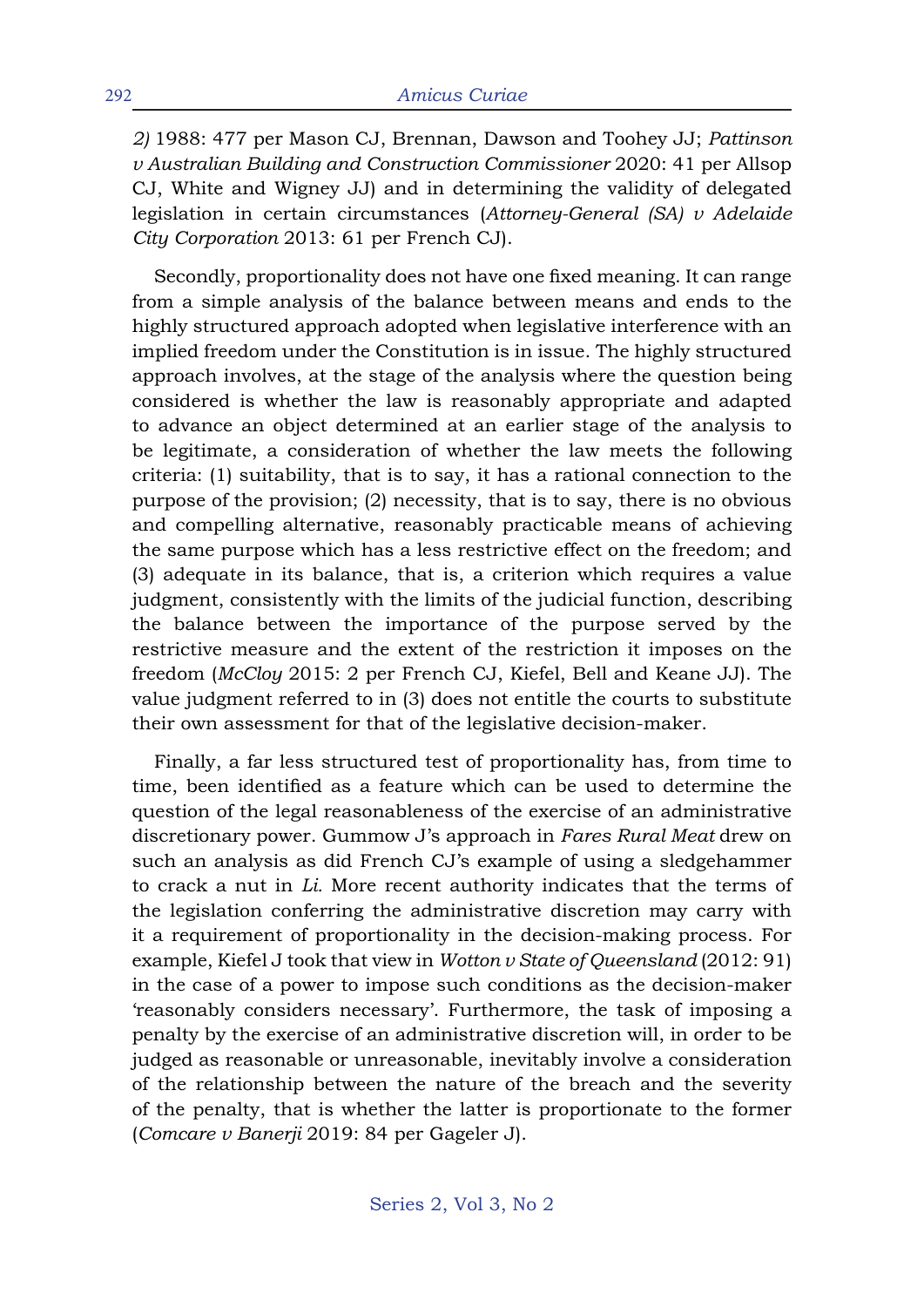## [E] DEVELOPMENTS IN ENGLAND

The law in England as to *Wednesbury* unreasonableness and the principle of proportionality has developed through a series of important decisions of the House of Lords (Supreme Court). The enactment of the Human Rights Act in1998, including, as a Schedule to that Act, the European Convention for the Protection of Human Rights and Fundamental Freedoms and the European principle of proportionality, have been major influences.

The starting point is Lord Diplock's speech in *Council of Civil Service Unions v Minister for the Civil Service* (1985: 408). In that case, not only did his Lordship suggest that proportionality may in time become a fourth ground of judicial review, but he described *Wednesbury* unreasonableness in terms no less demanding than Lord Greene's formulation. His Lordship said that it comprised a decision which is so outrageous in its defiance of logic or of accepted moral standards that no sensible person who had applied his mind to the question to be decided could have arrived at it.

In 1991, the House of Lords considered arguments in a judicial review application that certain directives issued under a statutory power in the Broadcasting Act and relating to the content of broadcasts by an independent broadcaster and a public broadcaster were invalid on the grounds of unreasonableness and a lack of proportionality: *R v Secretary of State for the Home Department, Ex parte Brind* (1991) (*Brind*). In support of their challenge, the broadcasters relied on the right to freedom of expression in Article 10 of the Convention. The court held that the statutory provision was unambiguous and the Convention had no role to play in its application. The court held that the Secretary of State who had issued the directives had not made a decision which was legally unreasonable. The possibility of applying a doctrine of proportionality to the exercise of power (in addition to the doctrine of legal unreasonableness) was rejected in the particular case because to do so would be to substitute the court's view for that of the Secretary of State. Lord Lowry made the following important observations: (1) the *Wednesbury* unreasonableness test may be reformulated as a question whether a decision-maker acting reasonably could have reached the decision with the qualification that in answering this question, the supervising court must bear in mind that it is not sitting on appeal, but satisfying itself as to whether the decision-maker has acted within the bounds of his discretion; and (2) there is no doctrine of proportionality in English law and there are very good reasons why the courts do not involve themselves in a consideration of the merits of administrative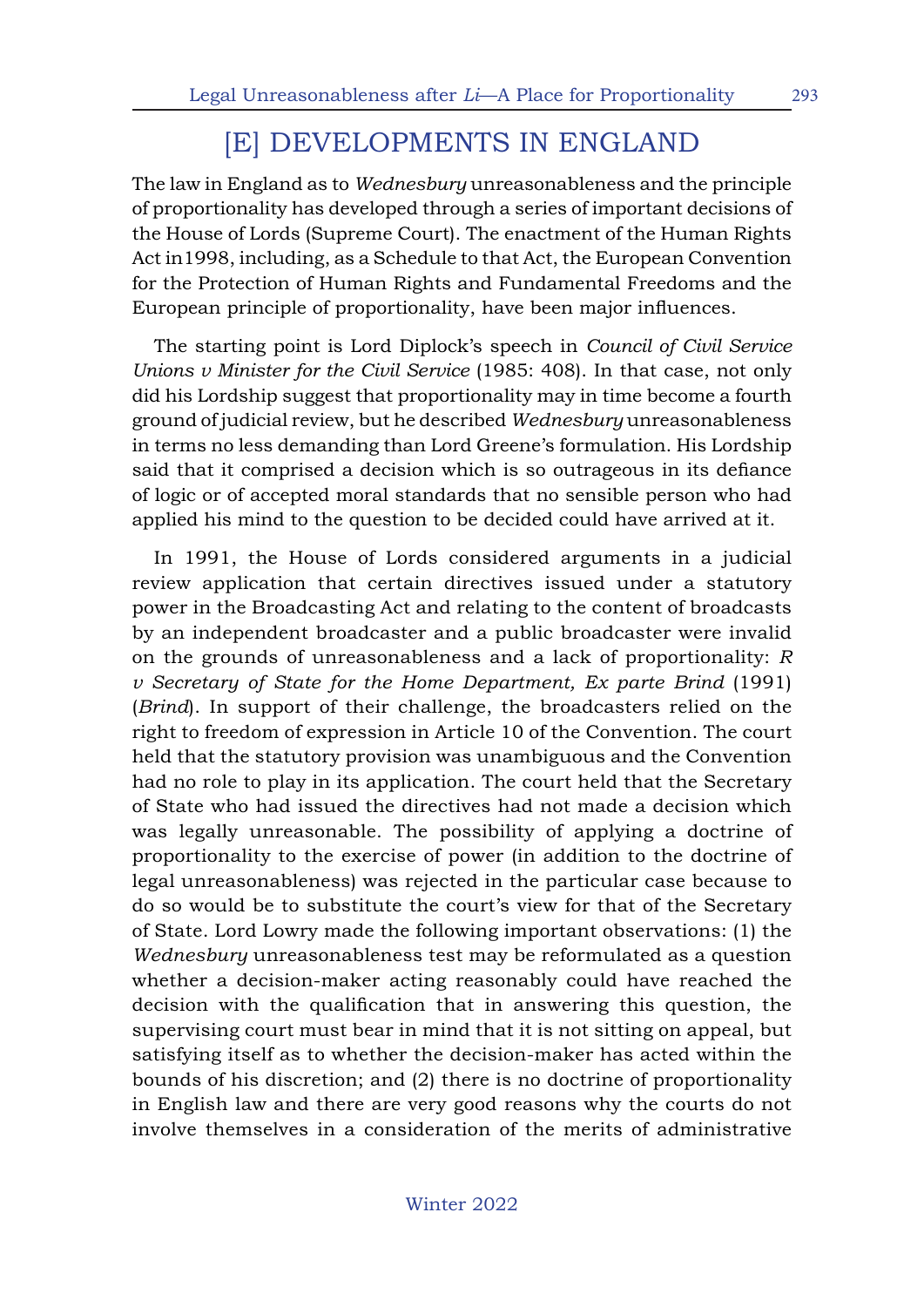decisions. Lord Lowry's statement of those reasons reflects to a significant extent the reasons identified by Brennan J in *Quin*.

In *R v Chief Constable of Sussex, Ex parte International Trader's Ferry Ltd* (1999), the applicant for judicial review challenged the Chief Constable's decision about how police resources were to be allocated to deal with protests in respect of live animal exports. The decision was challenged on two grounds, namely, *Wednesbury* unreasonableness and a European Union (EU) element being a breach of Article 34 of the EC Treaty. The application for judicial review failed. In the course of his speech, Lord Cooke made observations to the following effect: (1) the application of European concepts of proportionality and a margin of application produced in the particular case, and is likely to in many cases, the same results as the application of *Wednesbury* principles; (2) Lord Greene's formulation is tautologous and may be described as an admonitory circumlocution; (3) unnecessary complexity is avoided by the simple test of whether the decision was one which a reasonable authority could reach. The converse of such a test is 'conduct which no sensible authority acting with due appreciation of its responsibilities would have decided to adopt', referring to the words of Lord Diplock in *Secretary of State for Education and Science v Tameside Metropolitan Borough Council* (1977: 1064). Lord Cooke concluded his remarks by saying: 'These unexaggerated criteria give the administrator ample and rightful rein, consistently with the constitutional separation of powers' (*R v Chief Constable of Sussex, Ex parte International Trader's Ferry Ltd* 1999: 452).

In *R (Daly) v Secretary of State for the Home Department* (2001) (*Daly*), a prisoner serving a term of life imprisonment brought an application for judicial review in which he challenged a policy adopted by the Home Secretary concerning searches of prisoners' cells and, in particular, the examination by the authority in the prisoner's absence of legal correspondence. The application for judicial review was based on two grounds: (1) common law judicial review grounds; and (2) an alleged breach of the right in Article 8(1) of the Convention for the Protection of Human Rights and Fundamental Freedoms (1953) as it appears in a Schedule to the Human Rights Act 1998 to respect for his correspondence.

The court upheld the challenge and held that the Home Secretary's policy was void insofar as it permitted searches of a prisoner's legal correspondence in his absence in all cases. The court noted that the common law grounds and the Convention ground overlapped and, in the case before the court, produced the same result as (it was said) they would often do.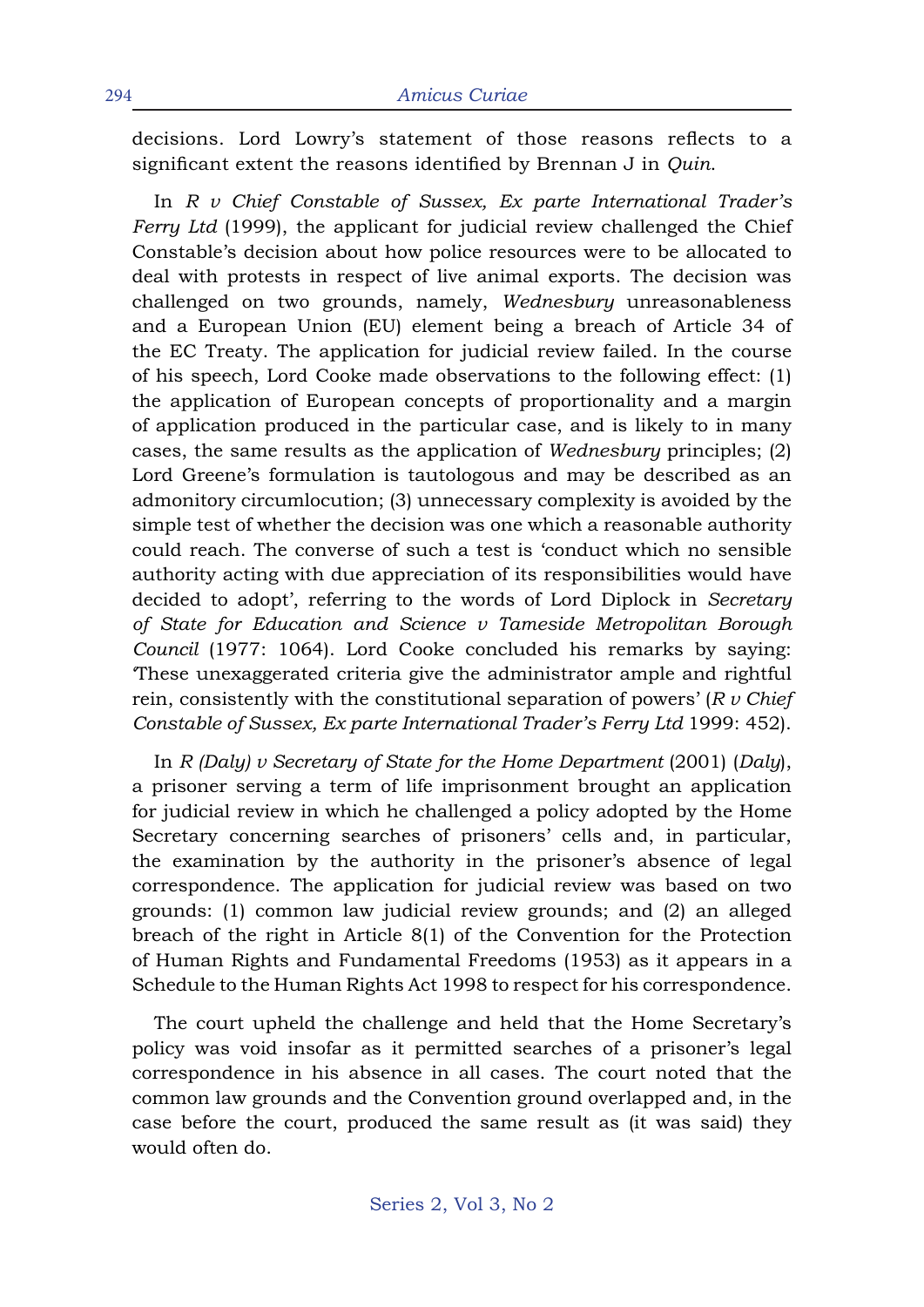Nevertheless, the court said that the common law test formulated in *Wednesbury* was not the same as the test of proportionality applied in the case of an alleged breach of a right in the Convention.

The court identified the proportionality principle as applied to the Human Rights Act and a Convention right as one which involves a threestage process where the court asks itself the following questions:

whether: (i) the legislative objective is sufficiently important to justify limiting a fundamental right; (ii) the measures designed to meet the legislative objective are rationally connected to it; and (iii) the means used to impair the right or freedom are no more than is necessary to accomplish the objective (de *Freitas v Permanent Secretary of Ministry of Agriculture, Fisheries, Lands and Housing* 1999: 80 per Lord Clyde).

It is necessary to digress briefly to identify the heightened scrutiny test formulated by Sir Thomas Bingham *MR in R v Ministry of Defence, Ex parte Smith* (1996) (*Smith*). The Master of the Rolls formulated the *Wednesbury* test in terms of a decision being unreasonable if it is beyond the range of responses open to a reasonable decision-maker. Following *R v Secretary of State for the Home Department, Ex parte Bugdaycay* (1987) and *Brind*, the Master of Rolls said that the greater the inference by the exercise of power with human rights, the more the court will require, by way of justification, before concluding that the decision is reasonable. On the other side, the court will show greater caution than normal where decisions are policy laden or esoteric or security-based, 'the test itself is sufficiently flexible to cover all situations' (*Smith* 1996: 556).

Returning then to *Daly*, Lord Steyn identified the differences between the proportionality principle and the common law *Wednesbury* test as follows: (1) the proportionality principle may require the reviewing court to assess the balance which the decision-maker has struck, not merely whether it is within the range of rational and reasonable decisions; (2) the proportionality principle may go further than the traditional grounds of review inasmuch as it may require attention to be directed to the relative weight accorded to interests and considerations; and (3) even the heightened scrutiny test formulated in *Smith* is not necessarily appropriate for the protection of human rights.

In *Bank Mellat v Her Majesty's Treasury (No 2)* (20130 (*Bank Mellat*), an application for judicial review was made in relation to an Order in Council made under the Counter-Terrorism Act 2008. The effect of the Order in Council was that a major Iranian Bank, Bank Mellat, had restricted access to the United Kingdom's financial markets because of its alleged connection with Iran's nuclear weapons and ballistic missiles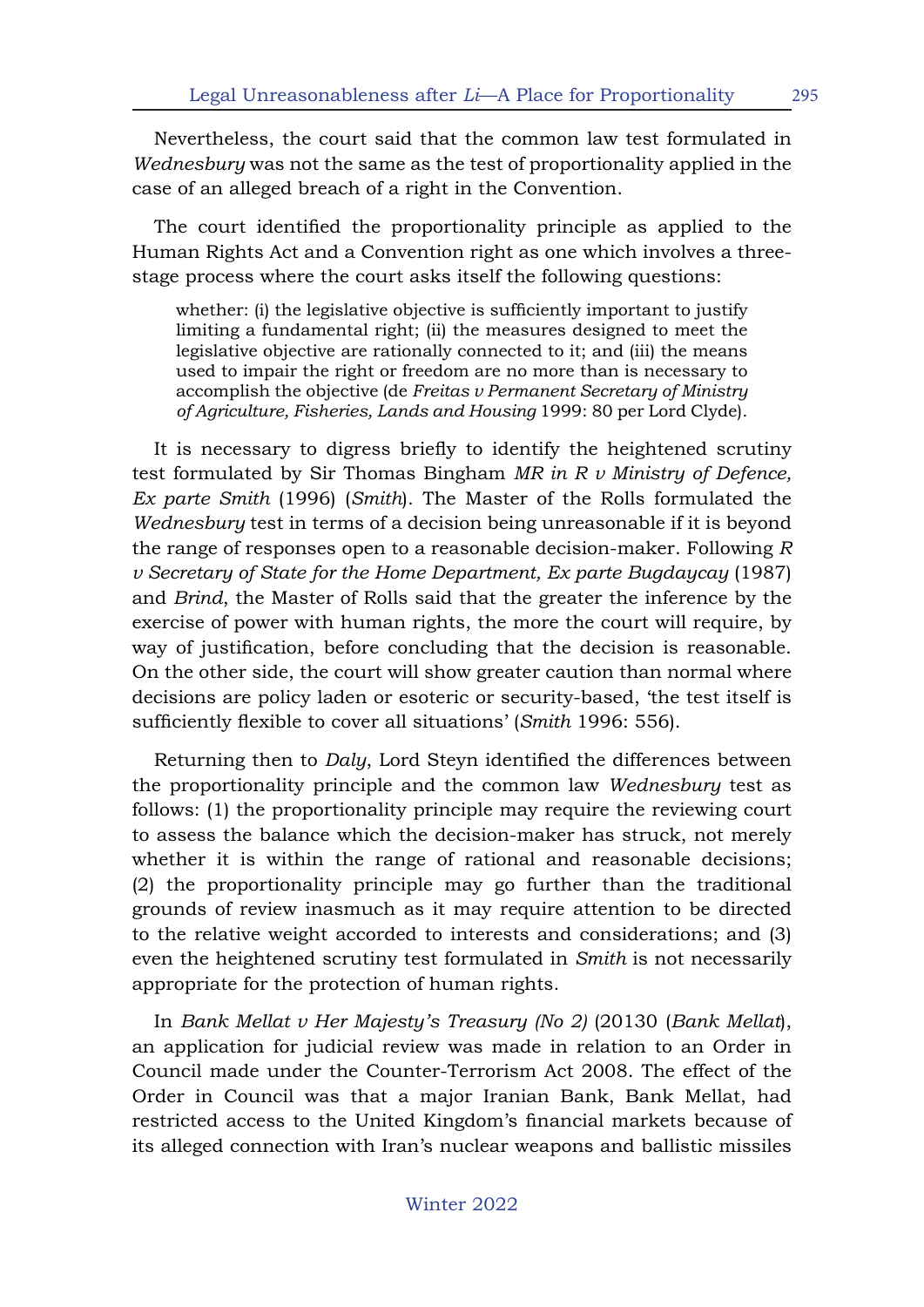programmes. A Convention right to the peaceful enjoyment of possession (First Protocol, Article 1) was in issue. The Bank's challenge to the Order in Council included a substantive challenge on the grounds of irrationality and a lack of proportionality. The Bank's challenge succeeded by a majority. The differences between the majority and the minority largely related to the application of the legal tests to the facts, rather than the formulation of the tests themselves.

Of note in the *Bank Mellat* decision is the apparent detail and structure of the proportionality principle applied in a case involving an interference by the exercise of power with fundamental rights. Lord Sumption identified the four steps in applying the principle as follows:

- **1** whether the objective of the measure is sufficiently important to justify a limitation of a fundamental right;
- **2** whether the measure is rationally connected to the objective;
- **3** whether a less intrusive measure could have been used without unacceptably compromising the objective; and
- **4** whether having regard to these matters and the severity of the consequences, a fair balance has been struck between the rights of the individual and the interests of the community.

These steps overlap in that the same facts will be relevant to more than one step and they involve the making of value judgments, the prime example being the third step and the notion of 'unacceptably' compromising the objective. Furthermore, it is important not to overlook the fact that the test cannot be applied mechanically and it involves matters of judgment and assessments of weight and balance.

Lord Reed made important observations about the different ways in which the proportionality principle itself is formulated and applied, for example, with notions of a margin of appreciation and deference to the national legislature by different courts—the national court, the court at Strasbourg or the Court of Justice of the EU—and in different contexts, for example, interference with human rights, on the one hand, and the interference in economic activity, on the other.

In *Kennedy v Information Commissioner (Secretary of State intervening)*  (2015) (*Kennedy*), the issue concerned the construction of the Freedom of Information Act 2000 and Article 10 (freedom of expression) of the Convention. Lord Mance JSC said that the common law no longer relied on the uniform application of the rigid test of irrationality once thought applicable under the 'so-called' *Wednesbury* principle and that the nature of judicial review in every case depends on the context (*Kennedy* 2015: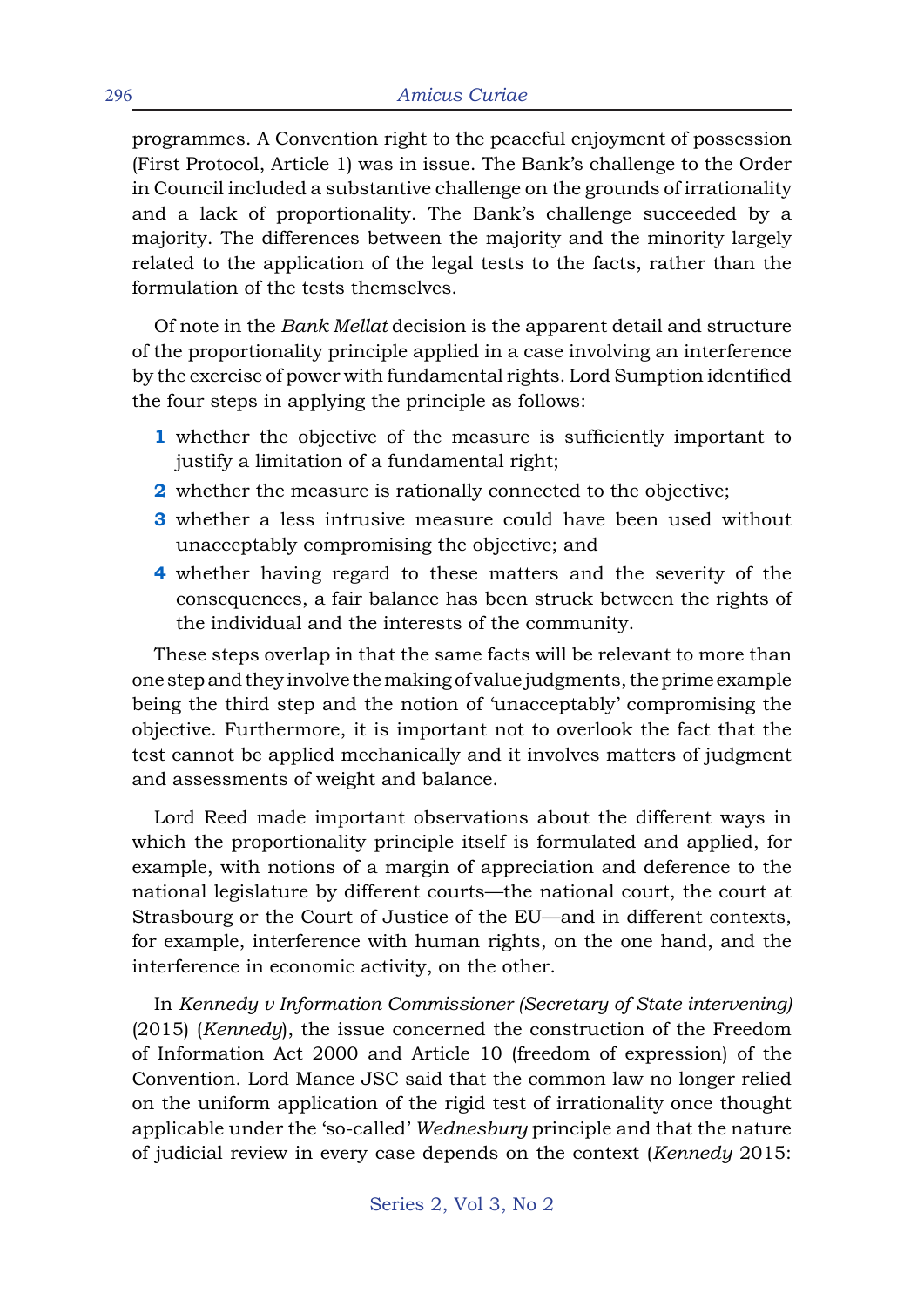51). The common features of reasonableness review and proportionality are that they both involve considerations of weight and balance and the primacy of context in determining the intensity of the supervising court's review and the weight to be given to the primary decision-maker's view. The benefit of using proportionality is that it brings structure to the analysis, 'by directing attention to factors such as suitability or appropriateness, necessity and the balance or imbalance of benefits and disadvantages' (*Kennedy* 2015: 54).

The facts in *Pham v Secretary of State for the Home Department* (2015) (*Pham*) are not relevant for present purposes. The Supreme Court's consideration of the content of *Wednesbury* unreasonableness and its relationship to the proportionality is relevant. Lord Mance adopted the descriptions in an academic work of proportionality as 'a tool directing attention to different aspects of what is implied in any rational assessment of the reasonableness of a restriction', 'just a rationalising heuristic tool' (Lübbe-Wolff 2014). His Lordship said that whether under EU law, Convention or common law, the context will determine the appropriate intensity of review (see also Lord Sumption JSC, *Pham* 2015: 105-110).

Lord Reed said that it was helpful to distinguish between proportionality as a general ground of review of administrative action where the exercise of power is limited to means proportionate to the ends pursued, from proportionality as a basis for scrutinizing justifications put forward for interferences with legal rights (*Pham* 2015: 113). Lord Reed noted that the authorities (ie *Daly* and *Brind*) were to the effect that the *Wednesbury* test, even the heightened scrutiny test, was not the same as proportionality as understood in EU law or as explained in the cases decided under the Human Rights Act 1998.

The decision of the Supreme Court in *R (Keyu) v Secretary of State for Foreign and Commonwealth Affairs* (2015) (*Keyu*) is an important one because it involved the exercise of a discretionary power where no Convention right was in issue.

In 1948, a British army patrol shot and killed 24 civilians in the State of Selangor. At that time, the State of Selangor was a British protected state within the Federation of Malaya. There were three investigations into the killings, all of which proved inconclusive. The relatives pressed for a fourth inquiry by the relevant authorities under the Inquiries Act 2005 (section 1(1)), but the relevant Secretaries of State refused. The relatives brought an application for judicial review.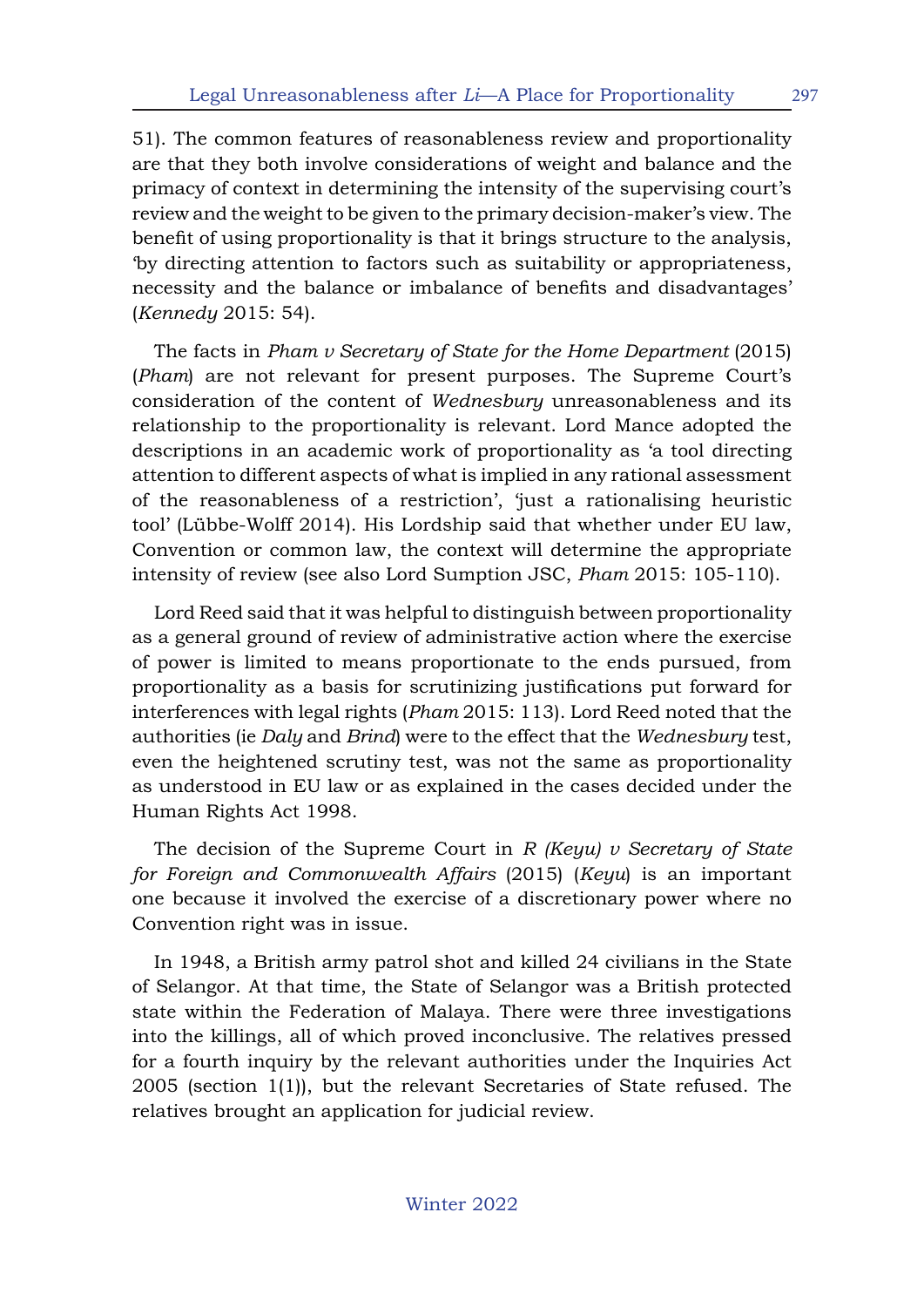The relatives' claims based on the Convention for the Protection of Human Rights and Fundamental Freedoms and customary international law failed. That left their claim based on traditional principles of judicial review. The relatives asked the court to take the step of replacing the traditional rationality basis for challenging executive decisions with the more structured and principled challenge based on proportionality. The court declined to take that step.

Lord Neuberger PSC (with whom Lord Hughes JSC agreed) held that the decisions were not irrational within the traditional common law principles. His Lordship said the submission that proportionality should be applied in place of rationality in all domestic judicial review cases had potentially profound implications in constitutional terms and implications which are potentially very wide in applicable scope because

it would involve the court considering the merits of the decision at issue: in particular, it would require the courts to consider the *balance which the decision-maker has struck between competing interests (often a public interest against a private interest) and the weight to be accorded to each such interest* (*Keyu* 2015: 133; emphasis added).

Lord Neuberger referred to two other matters which meant that the consideration of a move from rationality to proportionality in all domestic judicial review cases was more nuanced and complex than it might at first appear. First, his Lordship said that as the cases illustrated, the domestic law may already be moving away to some extent from the irrationality test in some cases. He referred to *Kennedy* and *Pham*. Secondly, his Lordship said that the answer to the question whether the court should approach a challenged decision by proportionality rather than rationality may depend on the nature of the issue.

Lord Neuberger did not consider it appropriate for a five-member panel of the Supreme Court to consider a move from rationality to proportionality. However, it was not necessary for the matter to be reargued before a panel of nine justices because his Lordship went on to apply a test of proportionality and he concluded that the decisions were not disproportionate.

Lord Mance referred to the views he had expressed in *Kennedy* and *Pham* and said he did not need to comment further because he agreed that there was no ground for treating the refusal of an inquiry as either *Wednesbury* unreasonable or disproportionate.

Lord Kerr made, with respect, a number of important points: (1) the proportionality principle does not involve the supervising court substituting its decision for that of the decision-maker and, in broad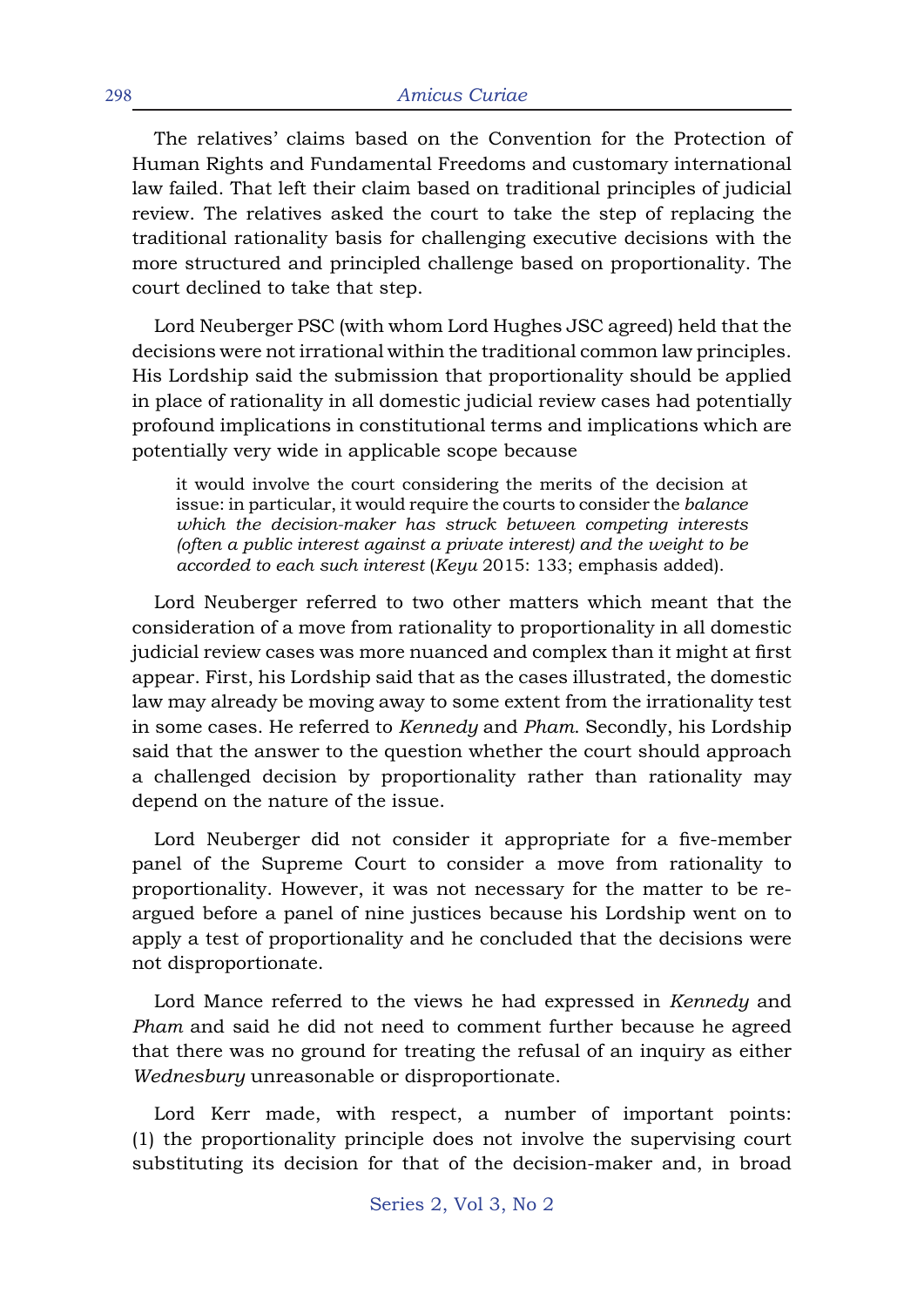terms, the question is whether the decision is proportionate to meet the aim that it professes to achieve; (2) in the case before the court the relatives had no right to have an inquiry and, conventionally, inference with a fundamental right has been the setting where proportionality has been most frequently considered in recent times; (3) following what Lord Reed said in *Pham* (2015: 113), even if proportionality replaced irrationality as the relevant test in cases not involving fundamental rights, the four-stage test identified in *Bank Mellat* would not be feasible and a more loosely structured proportionality test of the type identified by Lord Mance in *Kennedy* (2015: 51) would be appropriate, that is to say, a test which directed attention to factors such as suitability or appropriateness, necessity and the balance or imbalance of benefits and disadvantages.

Baroness Hale dissented on the basis that the Secretaries of State did not take into account relevant considerations and the decision was not one which a reasonable authority could reach.

Since *Keyu*, the Supreme Court has not had occasion to consider whether it should take the step it was invited to take in *Keyu*. The decision in *R (Youssef) v Foreign Secretary* (2016) was not such an occasion (see Lord Carnwath JSC at 55-57). The High Court of England and Wales declined to consider the matter in light of Lord Neuberger's comments in *Keyu* (*R (Hoareau) v Secretary of State for Foreign and Commonwealth Affairs* 2019: 95-109 per Singh LJ and Carr J).

# [F] CONCLUSION

In Australia, the requirement that the exercise of an administrative discretionary power meet a standard of legal reasonableness is based on an implication that the legislature intended that such a power be exercised reasonably. That issue is no longer determined by the application of Lord Greene's formula. If reduced to a single question, it is now whether, both as to outcome and process, a reasonable decision-maker could reach the decision under challenge, or could reach the decision under challenge by the process adopted.

Central to the determination of that question is the ascertainment of the true limits of the power by reference to the scope, purpose and object of the statute and the statutory provision. There are various expressions (eg an evident and intelligible justification, an intelligible decision, an intelligible decision-making process) and tests in analogous areas (eg appellate intervention in the exercise of a judicial discretion) and existing authorities which provide guidance in the answering of the general question, but none of them are the ultimate question when legal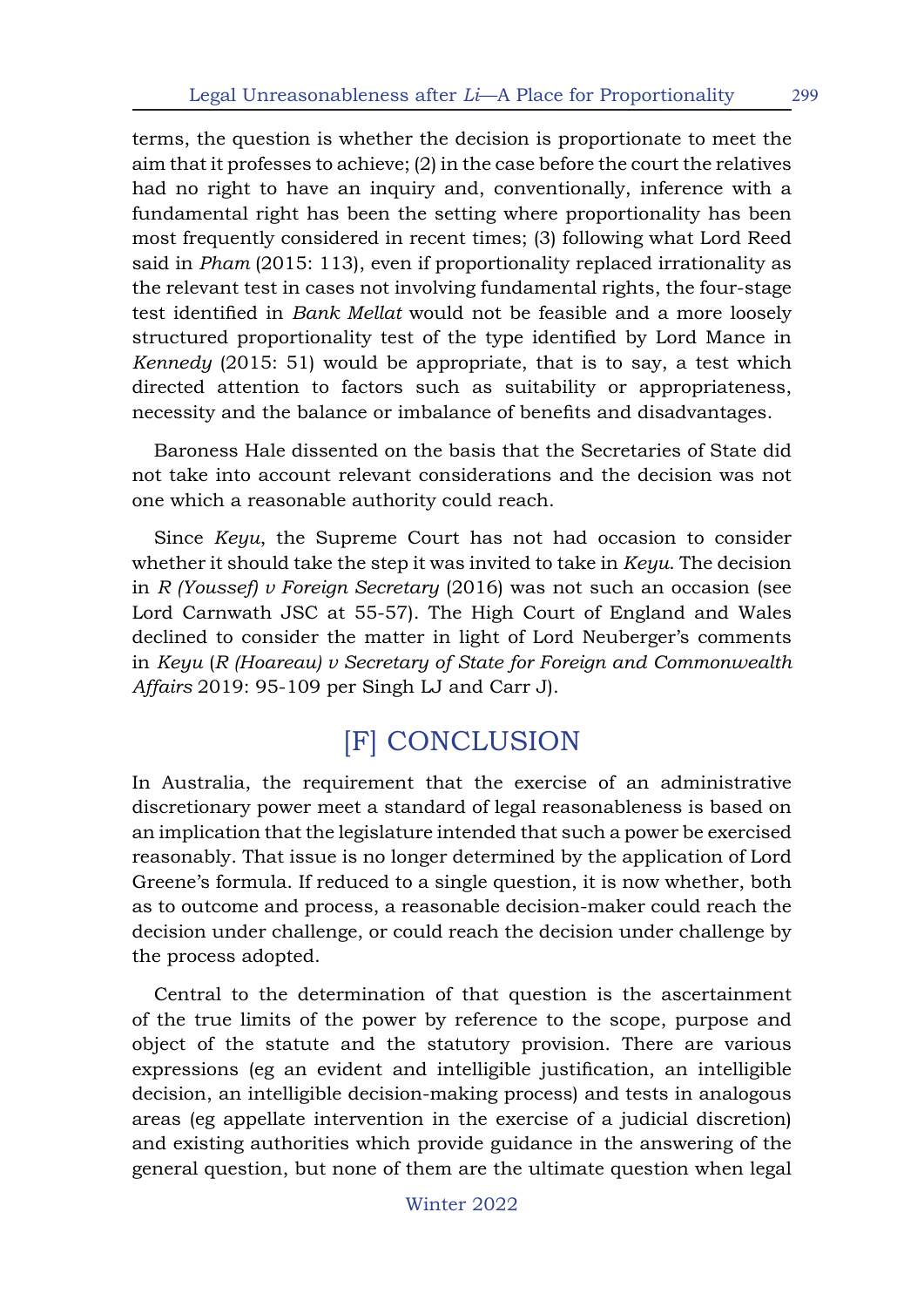reasonableness is raised. Of course, a clear restriction on the court's power of intervention is that the merits of the decision are for the decisionmaker, not the court.

This results in a somewhat open-ended test, but it is inherent in the ground of review, the importance of the particular facts and the particular statute and statutory provision in issue. Frankfurter J said in *Universal Camera* (1951: 489):

Since the precise way in which courts interfere with agency findings cannot be imprisoned within any form of words, new formulas attempting to rephrase the old are not likely to be more helpful than the old. There are no talismanic words that can avoid the process of judgment. The difficulty is that we cannot escape, in relation to this problem, the use of undefined defining terms.

Is the proportionality principle able to provide additional certainty and transparency to the formulation and application of the standard of legal reasonableness in the case of judicial review of administrative discretionary powers? Clearly, with no individual rights entrenched by the Constitution or statute at the federal level in Australia, there is no scope for a highly structured proportionality principle of the type identified by the High Court in *McCloy* or the Supreme Court in *Bank Mellat*.

There are at least three difficulties with adopting the more loosely structured proportionality principle suggested by Lord Kerr in *Keyu*. First, it involves another form of words which, arguably, does not add greatly in terms of certainty and transparency to the existing concepts deployed in Australia. Secondly, and importantly, it would have to be qualified by a proviso that made it clear that the court was not authorized to interfere with the decision by reference to its merits. Finally, even the more loosely structured proportionality principle would not seem to be appropriate in the case of all administrative discretionary powers. An example of where it would not be appropriate is a decision of the Parole Board assessing the risk posed by a prisoner (*Browne v The Parole Board of England and Wales* 2018: 41 per Coulson LJ).

The notion of proportionality has a role to play in the judicial review of the exercise of administrative discretionary powers in circumstances where, because of the nature of the power and the circumstances of the case, means and ends are at the forefront of the analysis. In such cases, it may provide a ready explanation of the reason the exercise of power is legally unreasonable.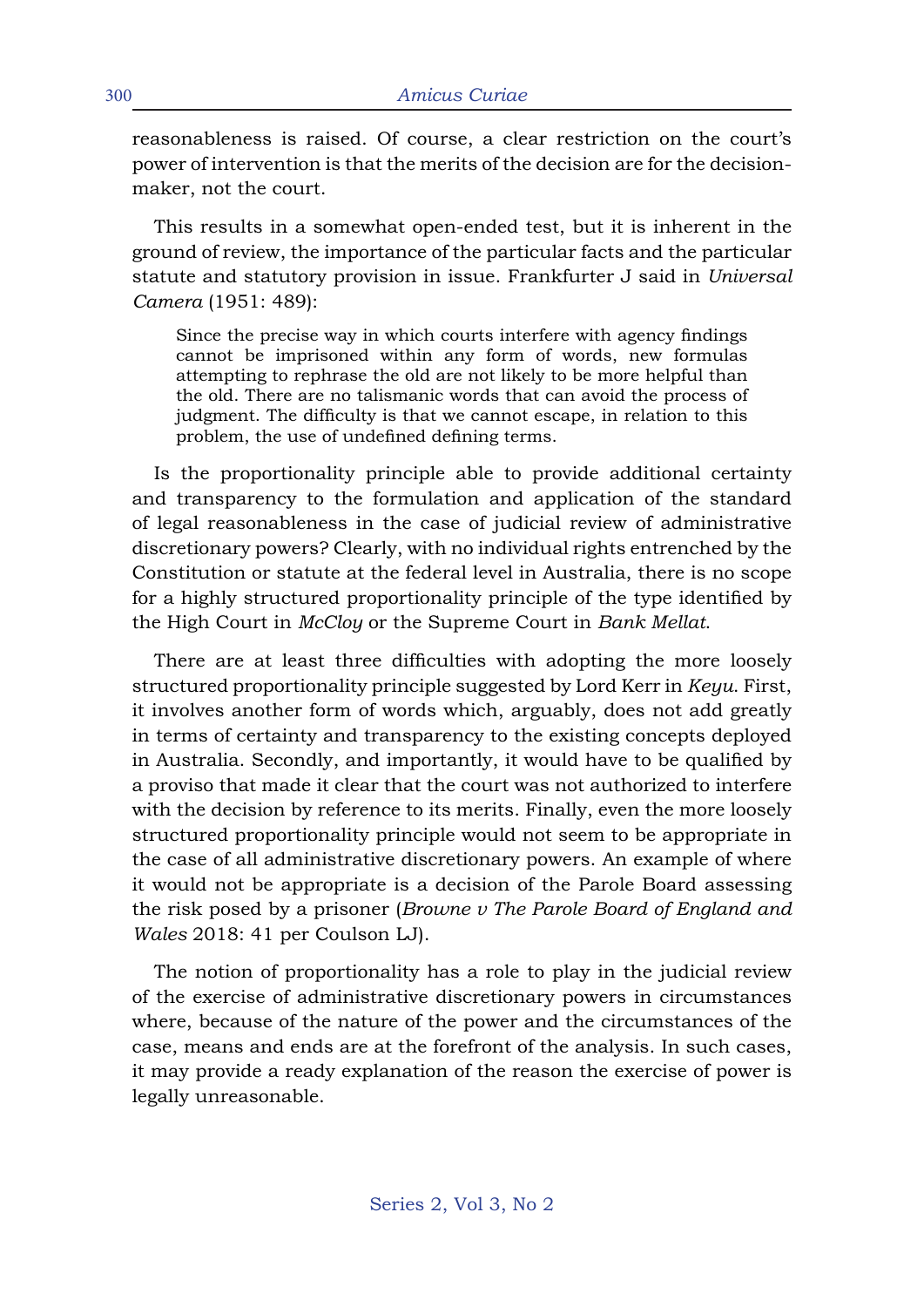#### *About the Author*

*Justice Besanko is a Judge of the Federal Court of Australia. He was admitted to practise in 1978. He practised as a barrister and solicitor in South Australia until 1984 when he joined the independent bar. He was appointed Queen's Counsel in 1994. He had an appellate and first instance practice primarily in commercial, company and administrative law at the time of his appointment as a Justice of the Supreme Court of South Australia in 2001. He transferred to the Federal Court in 2006. The jurisdiction of the Federal Court comprises primarily the areas of Commonwealth power in the Federation and includes company law, competition and consumer law, migration and general administrative law, intellectual property law, taxation and defamation. His Honour has worked as a judge for over 20 years.*

#### References Cited

Allars, Margaret (1990) *Introduction to Australian Administrative Law*  Sydney: Butterworths.

Craig, Paul (2021) *Administrative Law* 9th edn London: Sweet & Maxwell.

Lübbe-Wolff, Gertrude (2014) 'The Principle of Proportionality in the Case Law of the German Federal Constitutional Court' 34 *Human Rights Law Journal* 12.

#### Legislation Cited

Administrative Decisions (Judicial Review) Act 1977 (Cth)

Broadcasting Act 1990

Conciliation and Arbitration Act 1904 (Cth)

Criminal Code (Cth)

European Convention for the Protection of Human Rights and Fundamental Freedoms 1953

Freedom of Information Act 2000

Human Rights Act 1998

Inquiries Act 2005

Migration Act 1958 (Cth)

Workers' Compensation Act 1926–1960 (NSW)

Winter 2022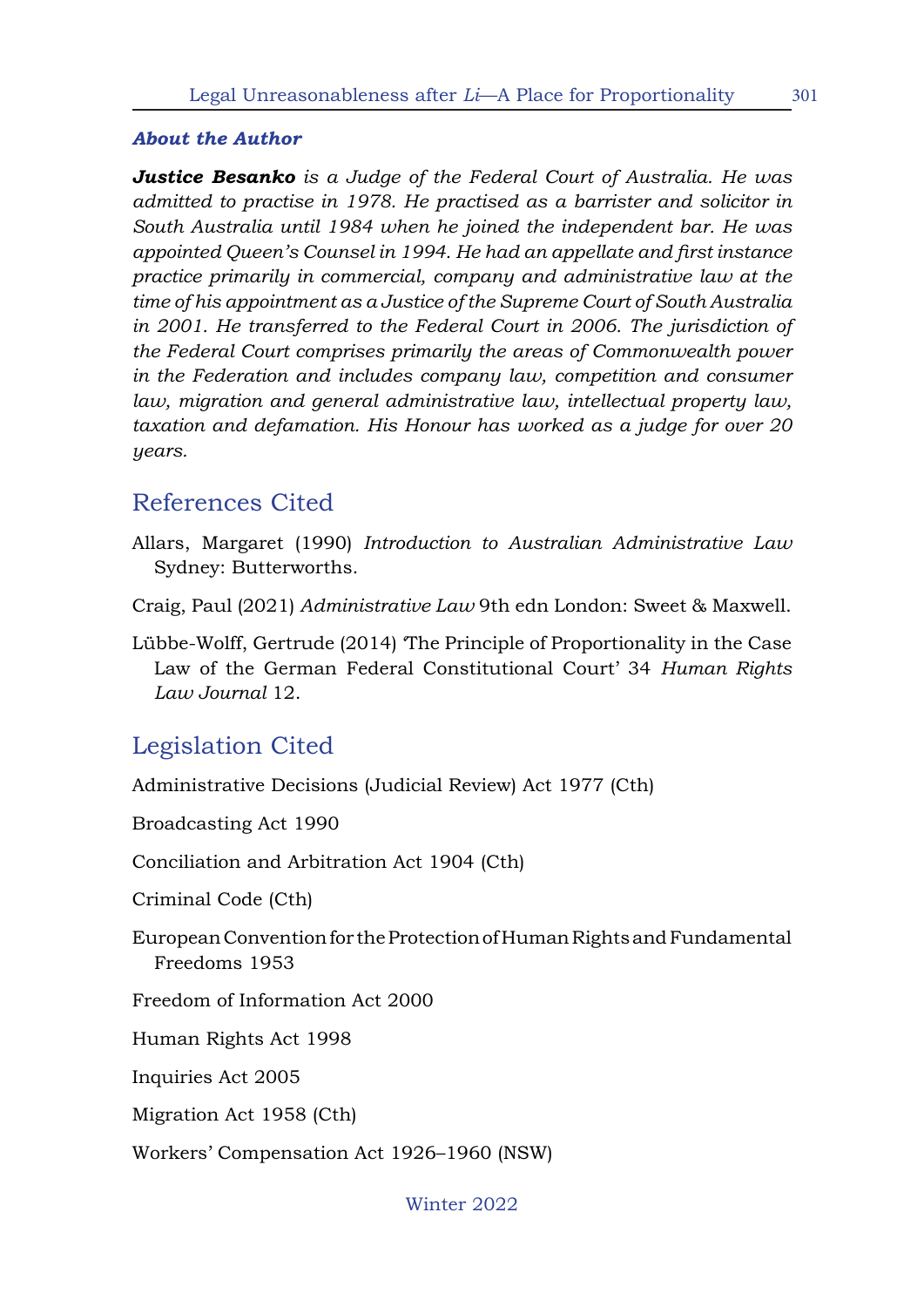#### Cases Cited

- *ABT17 v Minister for Immigration and Border Protection* [2020] HCA 34; (2020) 269 CLR 439
- *Associated Provincial Picture Houses Ltd v Wednesbury Corporation* [1948] 1 KB 223
- *Attorney-General (NSW) v Quin* [1990] HCA 21; (1990) 170 CLR 1
- *Attorney-General (SA) v Adelaide City Corporation* [2013] HCA 3; (2013) 249 CLR 1
- *Bank Mellat v Her Majesty's Treasury (No 2)* [2013] 3 WLR 179
- *Bread Manufacturers of New South Wales v Evans* [1981] HCA 69; (1981) 180 CLR 404
- *Browne v The Parole Board of England and Wales* [2018] EWCA Civ 2024
- *Comcare v Banerji* [2019] HCA 23; (2019) 267 CLR 373
- *Council of Civil Service Unions v Minister for the Civil Service* [1985] AC 374
- *de Freitas v Permanent Secretary of Ministry of Agriculture, Fisheries, Lands and Housing* [1999] 1 AC 69
- *Fares Rural Meat & Livestock Co Pty Ltd v Australian Meat & Livestock Corporation* [1990] FCA 139; (1990) 96 ALR 153
- *Gronow v Gronow* [1979] HCA 63; (1979) 144 CLR 513
- *House v The King* [1936] HCA 40; (1936) 55 CLR 499
- *Kennedy v Information Commissioner (Secretary of State intervening)*  [2015] AC 455
- *Klein v Domus Pty Ltd* [1963] HCA 54; (1963) 109 CLR 467
- *Kruse v Johnson* [1898] 2 QB 91
- *Lovell v Lovell* [1950] HCA 52; (1950) 81 CLR 513
- *Mallett v Mallett* [1984] HCA 21; (1984) 156 CLR 605
- *McCloy v New South Wales* [2015] HCA 34; (2015) 257 CLR 178
- *Minister for Aboriginal Affairs v Peko-Wallsend Ltd* [1986] HCA 40; (1986) 162 CLR 24
- *Minister for Immigration and Border Protection v Singh* [2014] FCAFC 1; (2014) 231 FCR 437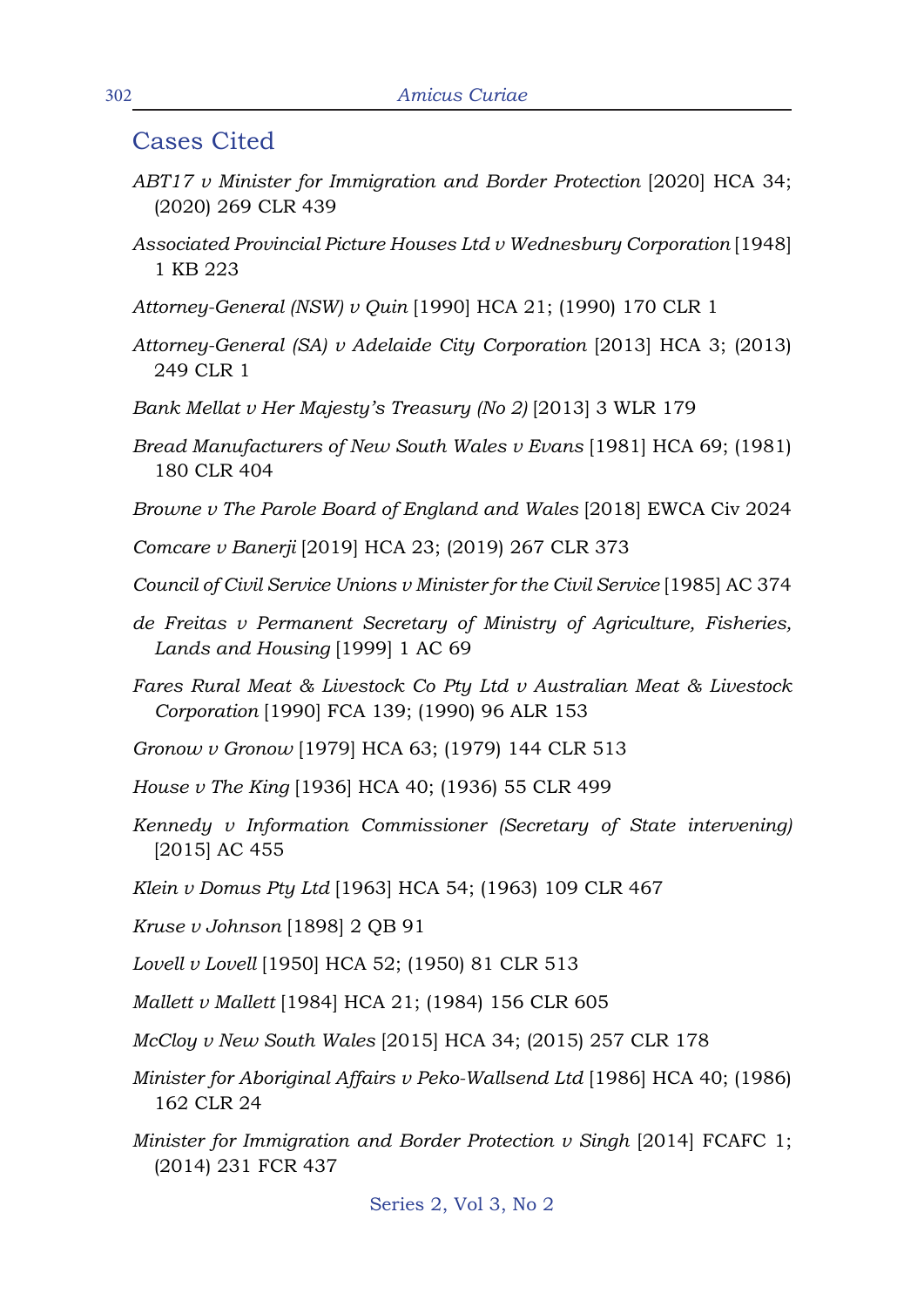- *Minister for Immigration and Border Protection v Stretton* [2016] FCAFC 11; (2016) 237 FCR 1
- *Minister for Immigration and Citizenship v SZMDS* [2010] HCA 16; (2010) 240 CLR 611
- *Minister for Immigration and Border Protection v SZVFW* [2018] HCA 30; (2018) 264 CLR 541
- *Minister for Immigration and Citizenship v Li* [2013] HCA 18; (2013) 249 CLR 332
- *Norbis v Norbis* [1986] HCA 17; (1986) 161 CLR 513
- *Palmer v State of Western Australia* [2021] HCA 5; (2021) 388 ALR 180
- *Parramatta City Council v Pestell* [1972] HCA 59; (1972) 128 CLR 305
- *Pattinson v Australian Building and Construction Commissioner* [2020] FCAFC 177; (2020) 282 FCR 580
- *Pham v Secretary of State for the Home Department* [2015] 1 WLR 1591
- *R v Chief Constable of Sussex, Ex parte International Trader's Ferry Ltd*  [1999] 2 AC 418
- *R v Ministry of Defence, Ex parte Smith* [1996] QB 517
- *R v Moore; Ex parte Co-operative Bulk Handling Ltd* (1982) 56 ALJR 697; (1982) 41 ALR 221
- *R v Secretary of State for the Home Department, Ex parte Brind* [1991] AC 696
- *R v Secretary of State for the Home Department, Ex parte Bugdaycay* [1987] AC 514
- *R (Daly) v Secretary of State for the Home Department* [2001] 2 AC 532
- *R (Hoareau) v Secretary of State for Foreign and Commonwealth Affairs*  [2019] 1 WLR 4105
- *R (Keyu) v Secretary of State for Foreign and Commonwealth Affairs* [2015] 3 WLR 1665
- *R (Youssef) v Foreign Secretary* [2016] AC 1457

*Randall v Northcote Town Council* [1910] HCA 25; (1910) 11 CLR 100

*Rooke's Case* (1597) 5 Co Rep 99b; 77 ER 209